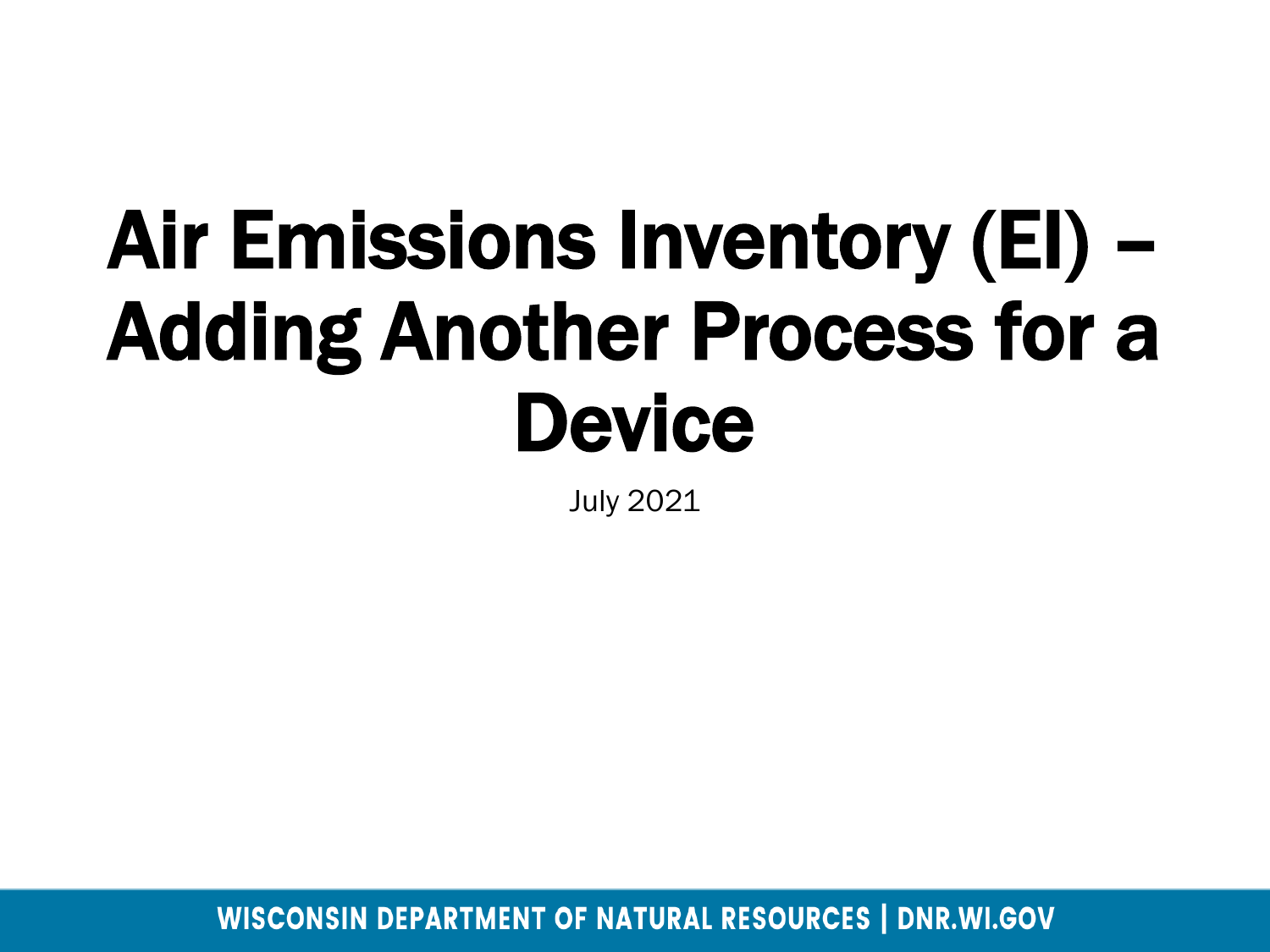#### **Summary**

- [General](#page-2-0)
- [Accessing the Air Reporting](#page-3-0)  System (ARS)
- [Adding another process](#page-4-0)
- [Revising an emissions](#page-8-0)generating device
	- [General process data](#page-6-0)
	- Throughputs
		- [General](#page-9-0)
		- [Adding](#page-10-0)
	- Emission factors (efs)
		- [General](#page-11-0)
		- [Adding](#page-13-0)
		- [Editing](#page-15-0)
		- [Deleting](#page-17-0)
- Streams
	- **[General](#page-19-0)**
	- [Adding](#page-20-0)
- Reported emissions
	- [General](#page-21-0)
	- [Adding](#page-23-0)
- [Help](#page-24-0)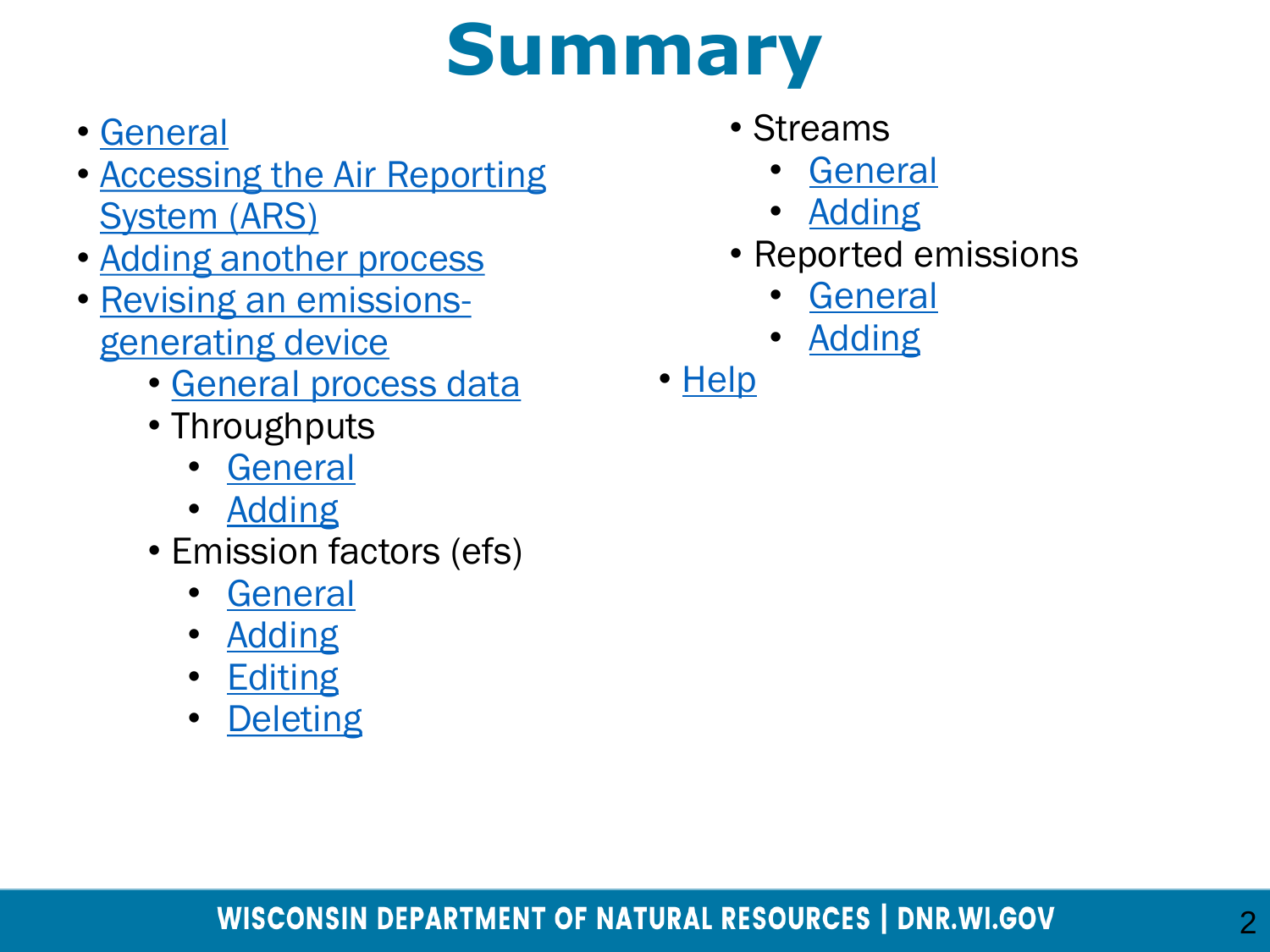#### **General**

- <span id="page-2-0"></span>1. More than one process can be added to an emissions-generating device (e.g., boiler, paint booth, crusher etc.) or a controlling device (e.g., flare).
- 2. Discharging devices (i.e., stacks) can only have one process which is a discharging process.
- 3. When adding another process to a device, the new process must be an emissiongenerating process.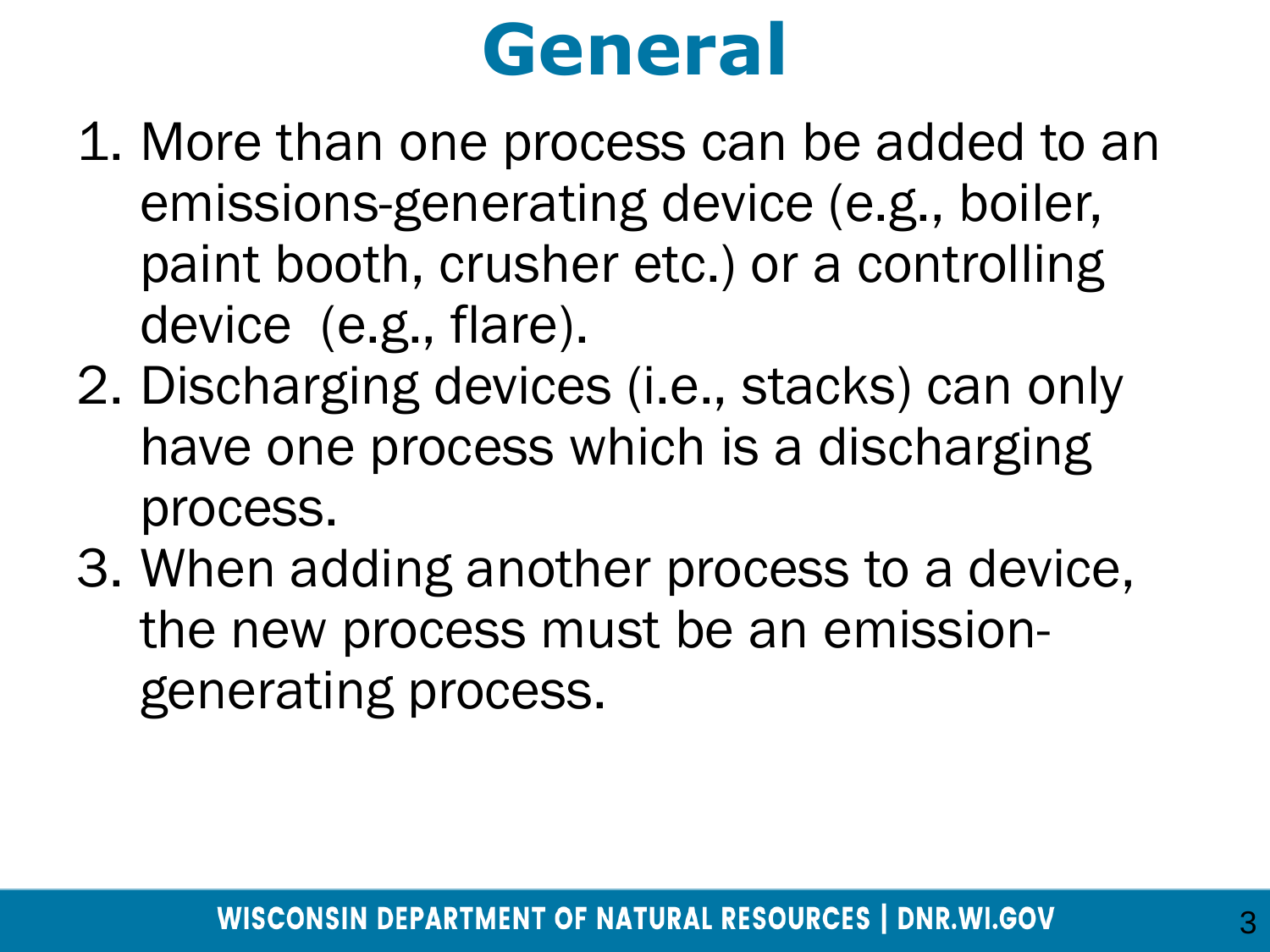### <span id="page-3-0"></span>**Accessing the Air Reporting System (ARS)**

After the Web Access Management System (WAMS) account is created and the air emissions inventory submittal role is granted, access the Air Reporting System (ARS) by clicking *LOG IN* on the DNR [SWITCHBOARD webpage.](https://dnr.wisconsin.gov/topic/Switchboard)



The DNR Switchboard is for people who need to securely log in and access forms and reporting systems which are usually related to a specific company or municipality. If you already have a Wisconsin User ID and access, you may click on "Log in" below to begin. Otherwise, you will first need to create a User ID and request access to an on-line system.

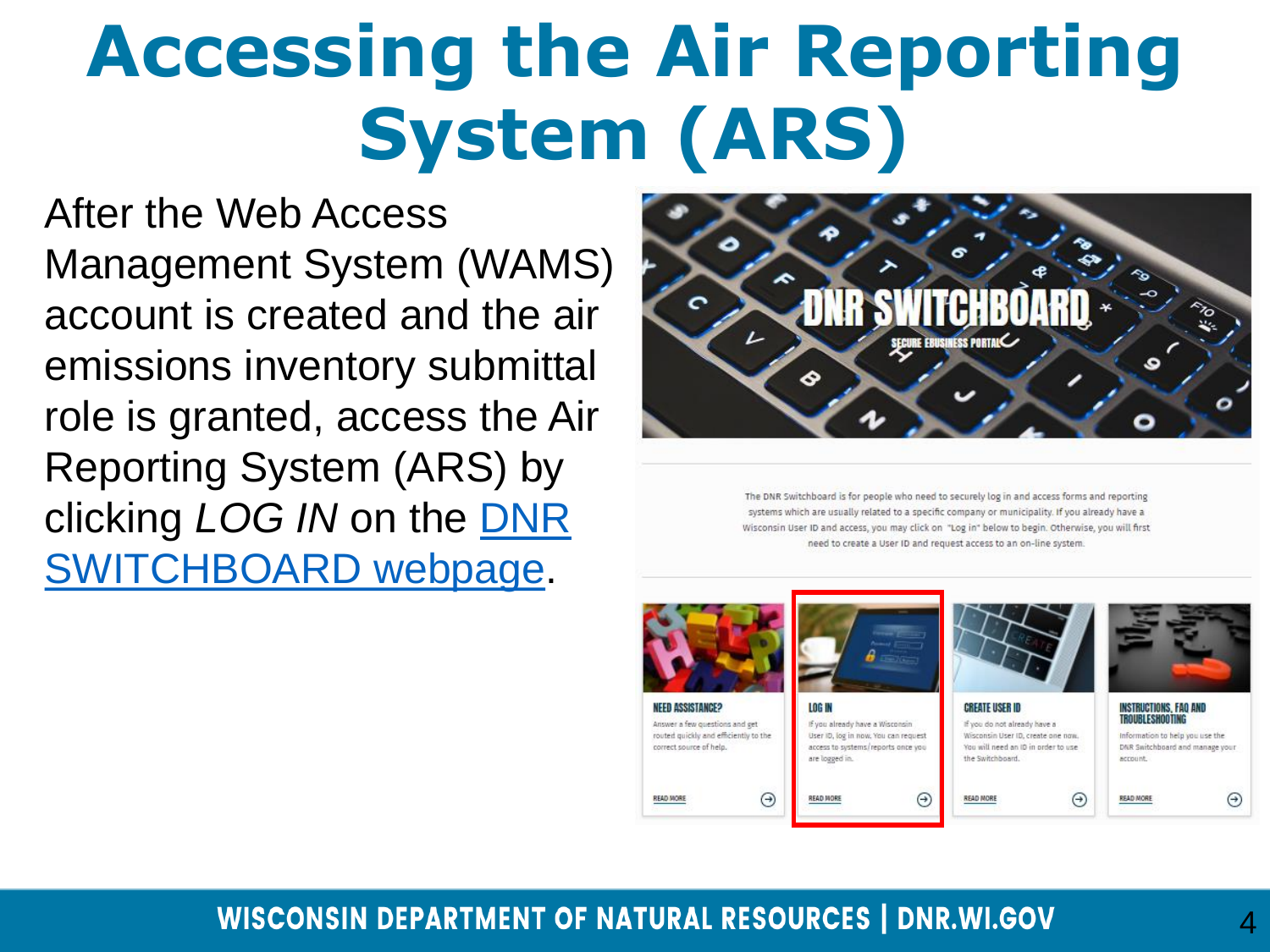#### **Adding another process**

#### <span id="page-4-0"></span>1. On the ARS home page, click *Update Device/Process*.

| <b>FID: 555555550</b>                                                           | <b>Air Emissions Reporting</b>                                                                                                                                                                                                                                                     | FID: 55555                 |
|---------------------------------------------------------------------------------|------------------------------------------------------------------------------------------------------------------------------------------------------------------------------------------------------------------------------------------------------------------------------------|----------------------------|
|                                                                                 | Facility - 555555550 : AIR Test FACILITY #1 DNR Contact : Steven Bogost, (608) 264-8843 Steven.Bogost@wisconsin.gov                                                                                                                                                                | <b>Back to Switchboard</b> |
| <b>Annual Reporting Home</b><br>Update Facility Info                            | <u>Air Reporting System (ARS) Home for the 2020 Air</u><br><b>Emissions Inventory (EI)</b>                                                                                                                                                                                         |                            |
| <b>Update Contacts</b>                                                          | <b>Air Emissions Inventory (EI) Reporting Calendar</b>                                                                                                                                                                                                                             |                            |
| Update Device/Process<br><b>Final Check/Submit Data</b>                         | • March 1, 2021 - Els or Under-Thresholds-Notifications (UTNs) are due.<br>• April 1, 2021 - Facilities notified through email that Els or UTNs are overdue.<br>• By May 31 2021 environmental fee statements are emailed to facilities or mailed if no email address is available |                            |
| Emissions & Billing, QA,<br><b>Summary Reports,</b><br><b>Certification and</b> | - June 30, 2021 - Environmental fees payments and certifications are due.<br><b>El Reporting Basic Steps</b>                                                                                                                                                                       |                            |
| Under-Thresholds-Notification<br>(UTN)                                          | 1. Review, revise and save the facility info including completion the Environmental Management System (EMS)<br>questionnaire.                                                                                                                                                      |                            |

Doview contacts info. If changes are needed, only needed proviously associated with the facility can be assigned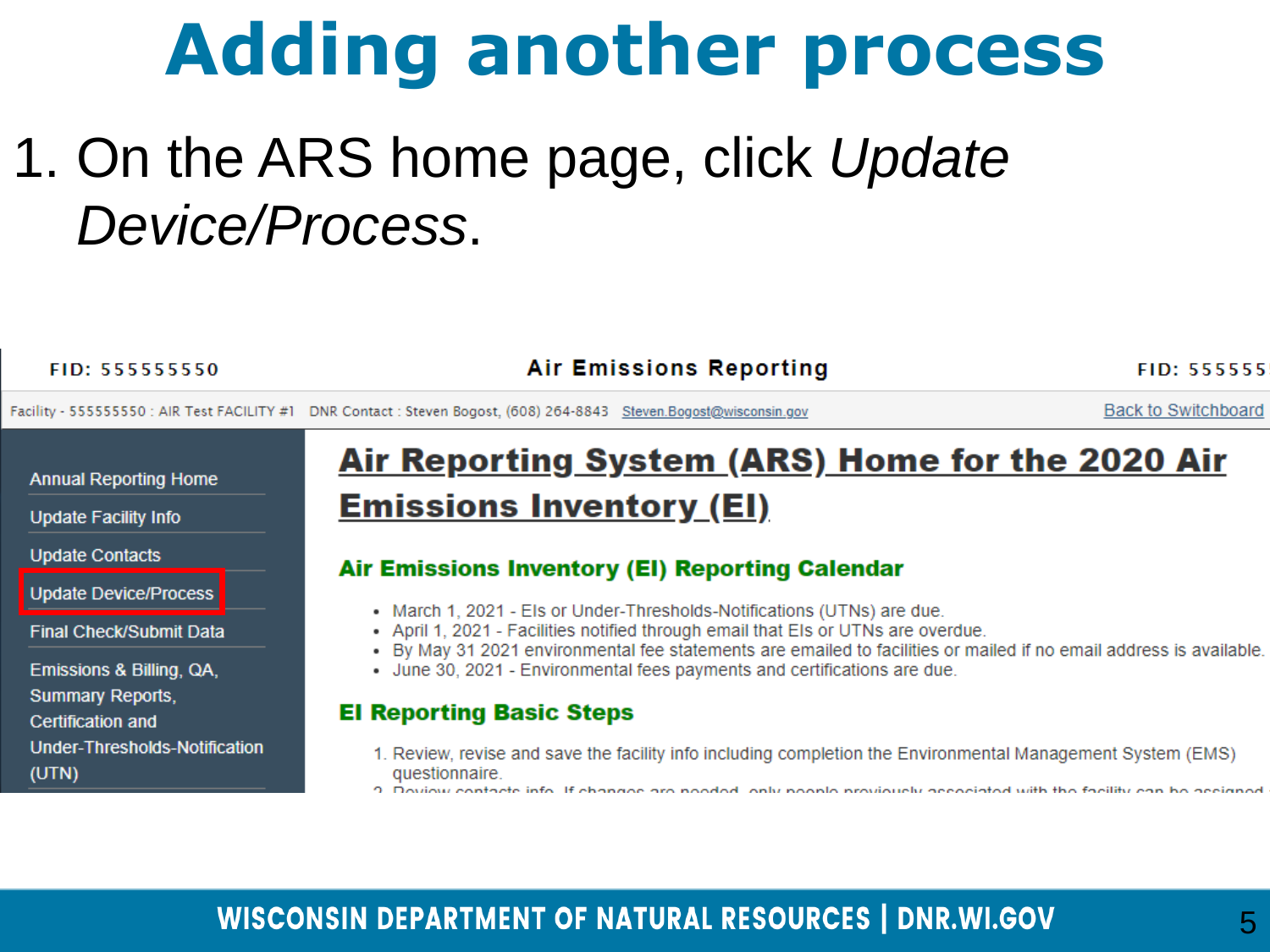- 2. On the Device/Process Page:
	- a. Click the radio button next to the device for which a process is being added.
	- b. Click *Insert Process.*

**Device/Process Page** 

Clicking on this link allows you to enter your throughput for each ARS Shortcut Page process without going through the entire ARS program.

|    | <b>DEVICE List: (194)</b>             |                                            |                      |                           |      |      | <b>PROCESS List for Device B112</b>                                                          |
|----|---------------------------------------|--------------------------------------------|----------------------|---------------------------|------|------|----------------------------------------------------------------------------------------------|
|    | ID<br>$\overline{u}$ v $\overline{u}$ | Code<br><b>UVILLIA</b>                     | <b>Desc</b>          | $#$ Pros                  | Done | Del? | (1)                                                                                          |
|    | Ω<br><b>B02</b>                       | <b>BOILER</b>                              | bob                  | 2<br>ħ                    | √    | ▲    | Code<br><b>Name</b><br>ID<br><b>Done</b><br>Ð<br>#<br>01<br><b>GENERIC</b><br>$\bullet$<br>√ |
|    | <b>B03</b>                            | <b>BOILER</b>                              | SN 523864156         | 3<br>h                    | √    |      | <b>Edit Process</b><br><b>Insert Process</b>                                                 |
|    | <b>B04</b>                            | <b>BOILER</b>                              | kk                   | 2<br>h,                   | √    |      | <b>Delete Process</b><br>Global Updates: (Schedule & Reporte                                 |
|    | <b>B05</b>                            | <b>COLLECTOR</b>                           | test                 | h,                        | √    |      | Emis)                                                                                        |
|    | <b>B1000</b>                          | TANK, FIXED                                | 1                    | 1<br>h,                   | √    |      |                                                                                              |
| #a | <b>B101</b>                           | <b>BOILER</b>                              | d                    | 3<br>h                    | √    |      |                                                                                              |
|    | <b>B111</b>                           | <b>ASHHANDLING</b>                         | ddd                  | 1<br>h,                   | √    |      |                                                                                              |
|    | $\bullet$<br><b>B112</b>              | <b>BOILER</b>                              | $\mathbf v$          | 1<br>4                    | √    |      |                                                                                              |
|    | <b>B22</b><br>∩                       | <b>BOILER</b>                              | SRB Boiler 22        | h,                        | √    |      |                                                                                              |
|    | <b>B</b> 345<br>$\bigcirc$            | <b>BOILER</b>                              |                      | 0<br>h,                   | √    |      |                                                                                              |
|    | <b>B555</b><br>$\bigcirc$             | <b>ASHHANDLING</b>                         | SN 4564              | ħ                         | √    |      |                                                                                              |
|    | ⋷<br><b>B66x</b>                      | <b>BLAST FURNACE</b>                       | SN                   | 3                         | √    | ۰    |                                                                                              |
|    |                                       | <b>Edit Device</b><br><b>Insert Device</b> | <b>Delete Device</b> | <b>Control Efficiency</b> |      |      |                                                                                              |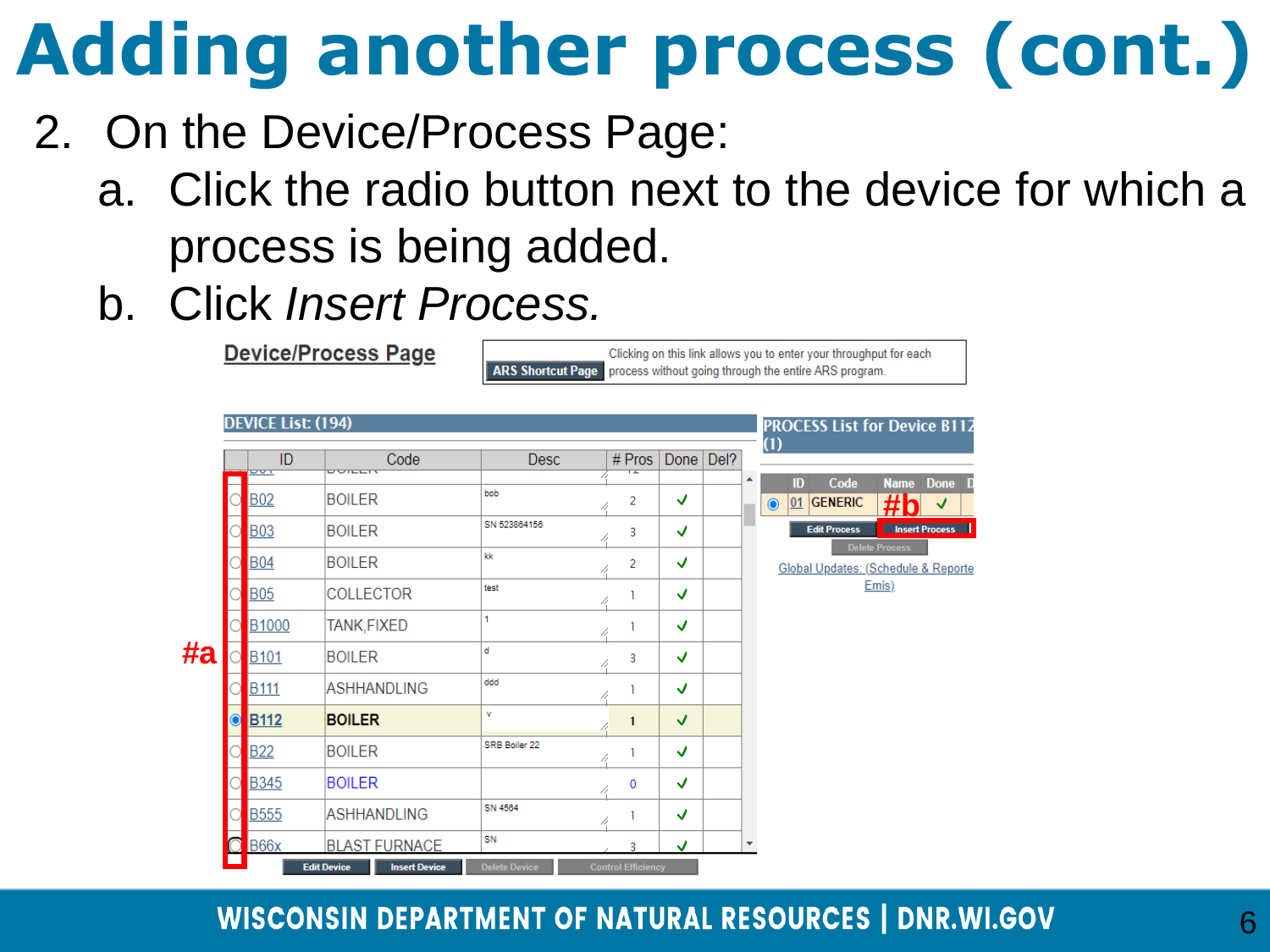- <span id="page-6-0"></span>3. On the Process Detail Page in the General Process Data section, to add general process info:
	- a. Enter a process ID excluding any hyphens.
	- b. If needed, enter a device Name
	- c. If needed, enter a Begin Date.
	- d. Select a process Code.
	- e. With the exception of breathing or working processes, select a Material Group and SCC. See the next slide for a material group list. *Scc* links

to a SCC list.

#### **Process Detail Page**

Process Details | | Device Details **Helpful Links** 

|    | <b>Process Details</b>                                                                                           |
|----|------------------------------------------------------------------------------------------------------------------|
|    | $B112 - Hb$<br>#d<br><b>General Process Data For:</b>                                                            |
| #a | Code:<br>Name:<br>$\check{ }$                                                                                    |
| #c | Begin Date:<br>賱                                                                                                 |
|    | End Date:<br>To add an end date, please contact your compliance inspector                                        |
| #e | Material Group: SELECT MAT GRP:<br>Scc:<br>$\checkmark$                                                          |
|    | $Hrs/Dy$ : 24<br>Dys/Wk:  7<br>$Dys/Yr$ :<br>Qtr3:<br>Qtr4:  25<br>$Qtr1$ :<br>$Qtr2$ :<br>366<br>25<br>25<br>25 |
|    | Comments:                                                                                                        |
|    | <b>Insert</b><br><b>Save</b><br><b>Cancel</b>                                                                    |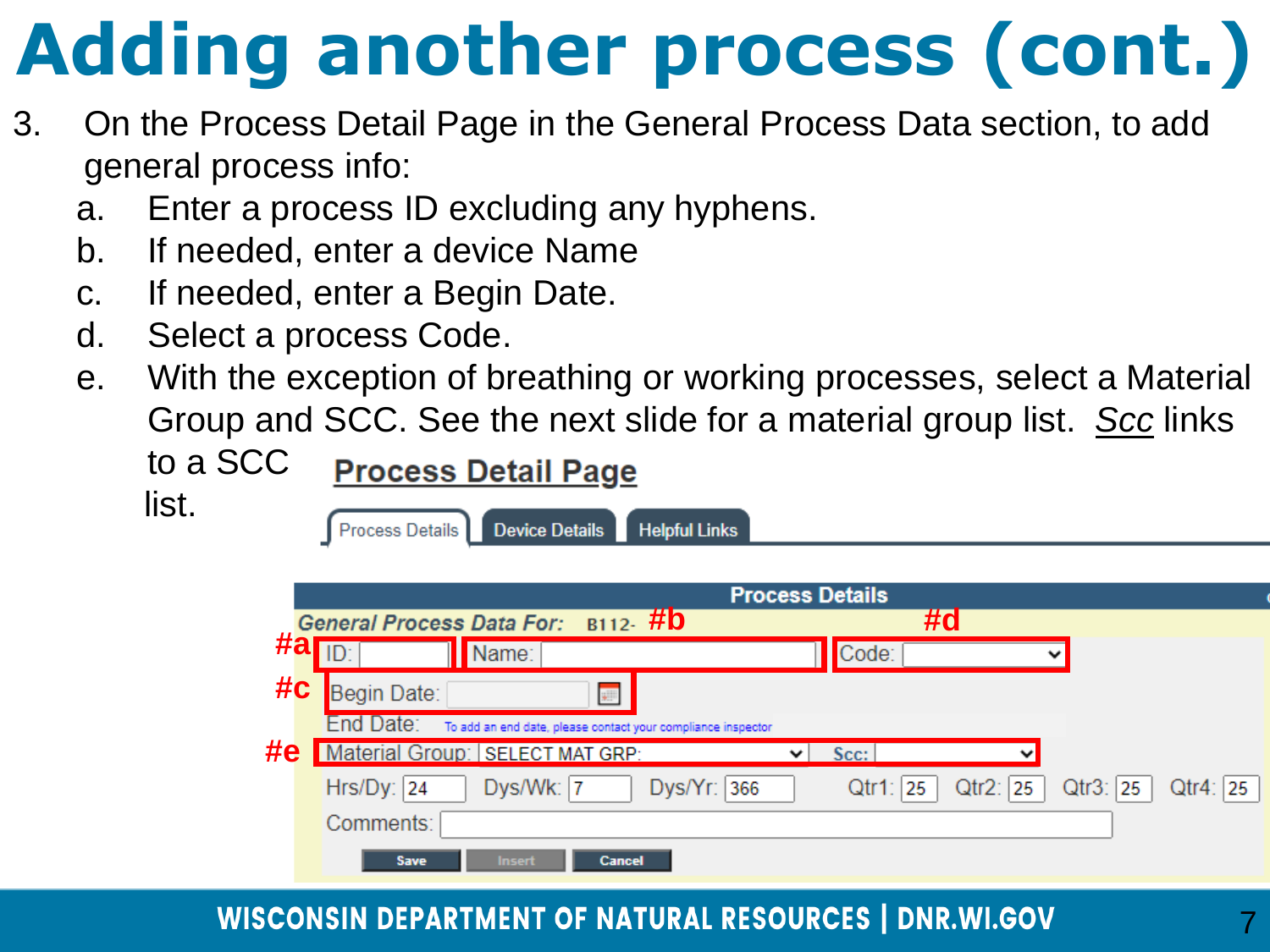|                                    | <b>Material Groups</b>       |                                        |
|------------------------------------|------------------------------|----------------------------------------|
| Biofuel - not elsewhere classified | Liquid Waste - Other         | PRODUCT-RUBBER OR PLASTIC              |
| <b>Blast</b>                       | Liquid Waste - Waste Oil     | <b>Process Gas</b>                     |
| Coal                               | <b>Natural Gas</b>           | Process Gas - Digester                 |
| Coal - Anthracite                  | Other solvent                | Process Gas - Landfill, Methane        |
| Coal - Bituminous                  | <b>PRODUCT - AGRICULTURE</b> | Process Gas - Petroleum Refinery Gas   |
| Coal - Lignite                     | <b>PRODUCT - CHEMICAL</b>    | Sawdust                                |
| Coke                               | <b>PRODUCT - FOOD</b>        | Solid Waste - Dried Sludge             |
| <b>Cooling Tower Evaporation</b>   | <b>PRODUCT - METALS</b>      | Solid Waste - Tires                    |
| Fuel Oil - Aviation/Jet Fuel       | <b>PRODUCT - MINERALS</b>    | Solid Waste - Wood and/or Bark         |
| Fuel Oil - Distillate (aka Diesel) | <b>PRODUCT - PAPER</b>       | Solid Waste - not elsewhere classified |
| Fuel Oil - Residual                | PRODUCT - PETROLEUM DERIVED  | Thinning solvent                       |
| Gasoline                           | PRODUCT - WOOD               | <b>UNKNOWN</b>                         |
| Liquefied Petroleum Gas (propane)  |                              |                                        |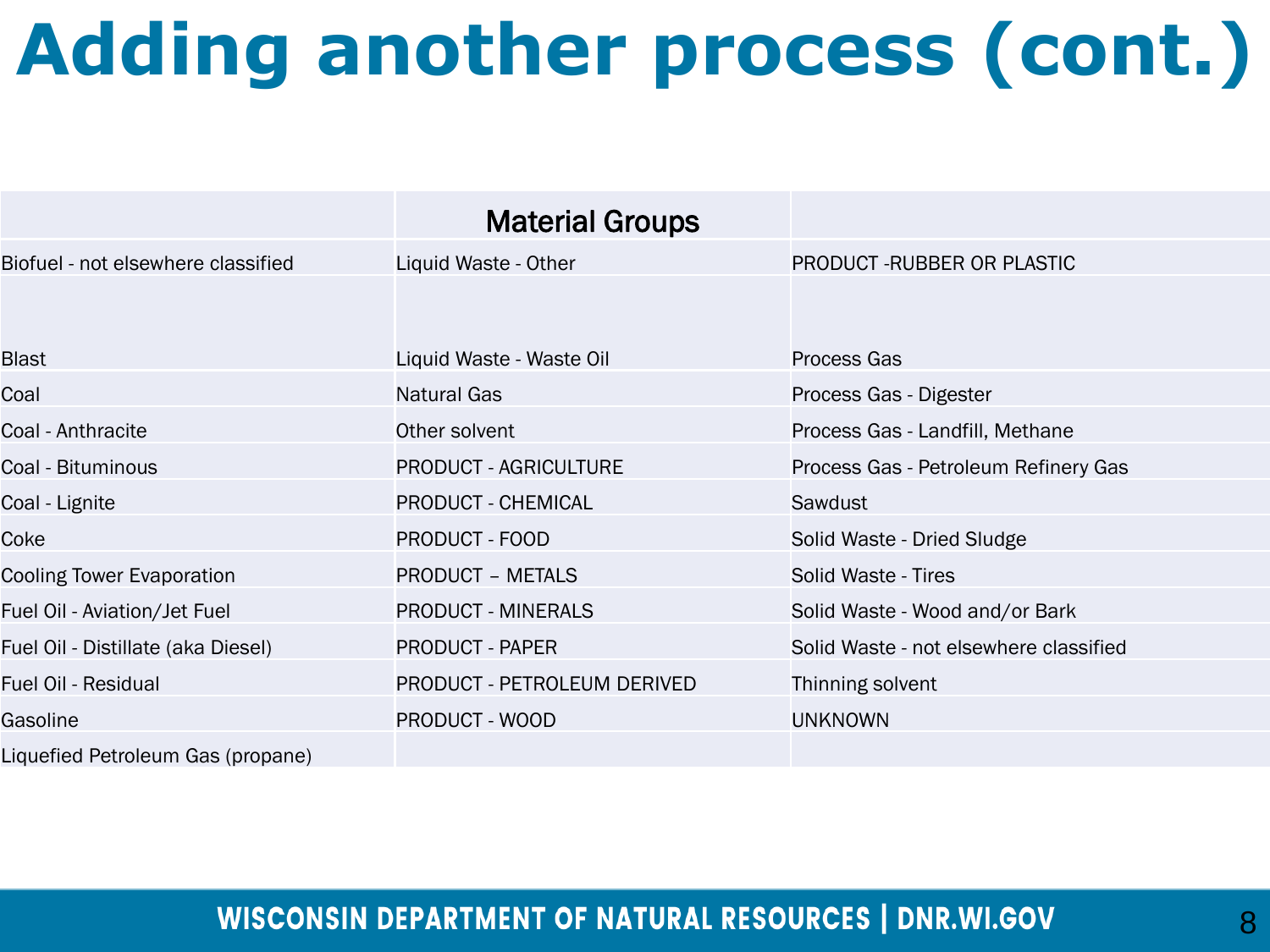- <span id="page-8-0"></span>4. On the Process Detail Page in the General Process Data section, to add schedule info and comments:
	- a. Enter Hrs/Dy, Dys/Wk and Dys/Yr.
	- b. Enter the quarterly activity percentages.
	- c. If needed, enter Comments.
	- d. Click *Save*

#### **Process Detail Page**

|    | Device Details<br><b>Helpful Links</b><br>Process Details                                                                      |  |  |  |  |  |  |  |  |  |  |
|----|--------------------------------------------------------------------------------------------------------------------------------|--|--|--|--|--|--|--|--|--|--|
|    |                                                                                                                                |  |  |  |  |  |  |  |  |  |  |
|    | <b>Process Details</b>                                                                                                         |  |  |  |  |  |  |  |  |  |  |
|    | General Process Data For: B112-                                                                                                |  |  |  |  |  |  |  |  |  |  |
|    | ID: 22<br>Code: GENERIC<br>Name:<br>$\checkmark$                                                                               |  |  |  |  |  |  |  |  |  |  |
|    | Begin Date:<br>y.                                                                                                              |  |  |  |  |  |  |  |  |  |  |
|    | End Date:<br>To add an end date, please contact your compliance inspector (                                                    |  |  |  |  |  |  |  |  |  |  |
|    | Material Group: Process Gas<br>Scc: SELECT SCC:<br>$\checkmark$<br>v                                                           |  |  |  |  |  |  |  |  |  |  |
| #e | l#f<br>Hrs/Dy: 8<br>Qtr3: 25<br>Dys/Wk: 5<br>Dys/Yr: 260<br>Qtr2: 20<br>Qtr4: 25<br>Qtr1:30                                    |  |  |  |  |  |  |  |  |  |  |
| #g | Comments:                                                                                                                      |  |  |  |  |  |  |  |  |  |  |
|    | Process detail tabs not accesible until you choose and save an Scc code<br><b>Insert</b><br><b>Cancel</b><br><b>Save</b><br>#h |  |  |  |  |  |  |  |  |  |  |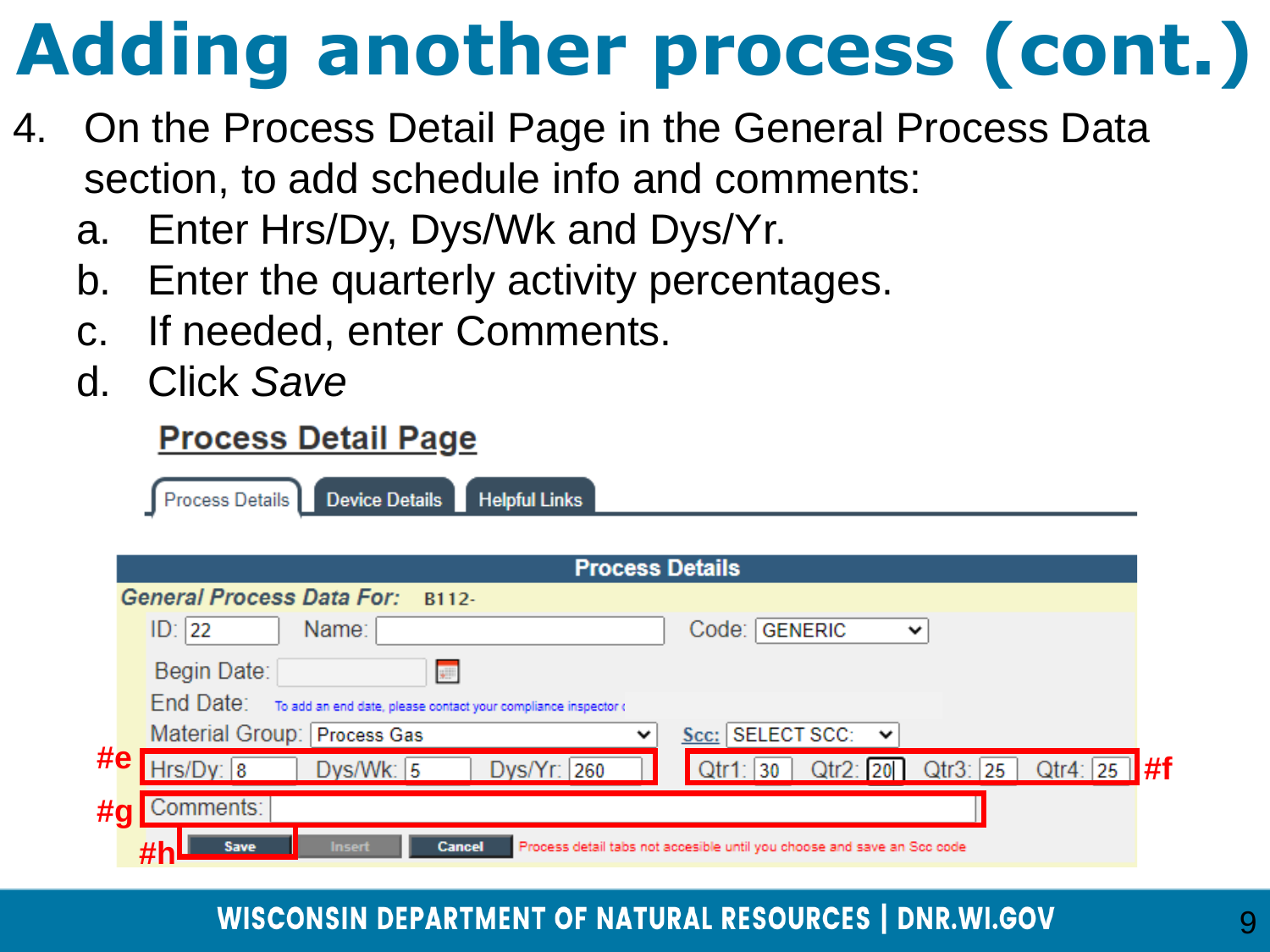- <span id="page-9-0"></span>5. Throughputs – general
	- a. If a process is generating emissions, the throughput must be greater than zero.
	- b. Max hourly throughput must be larger than average hourly throughput.
	- c. Average hourly throughput is calculated using the annual throughput, days per year and hours per day.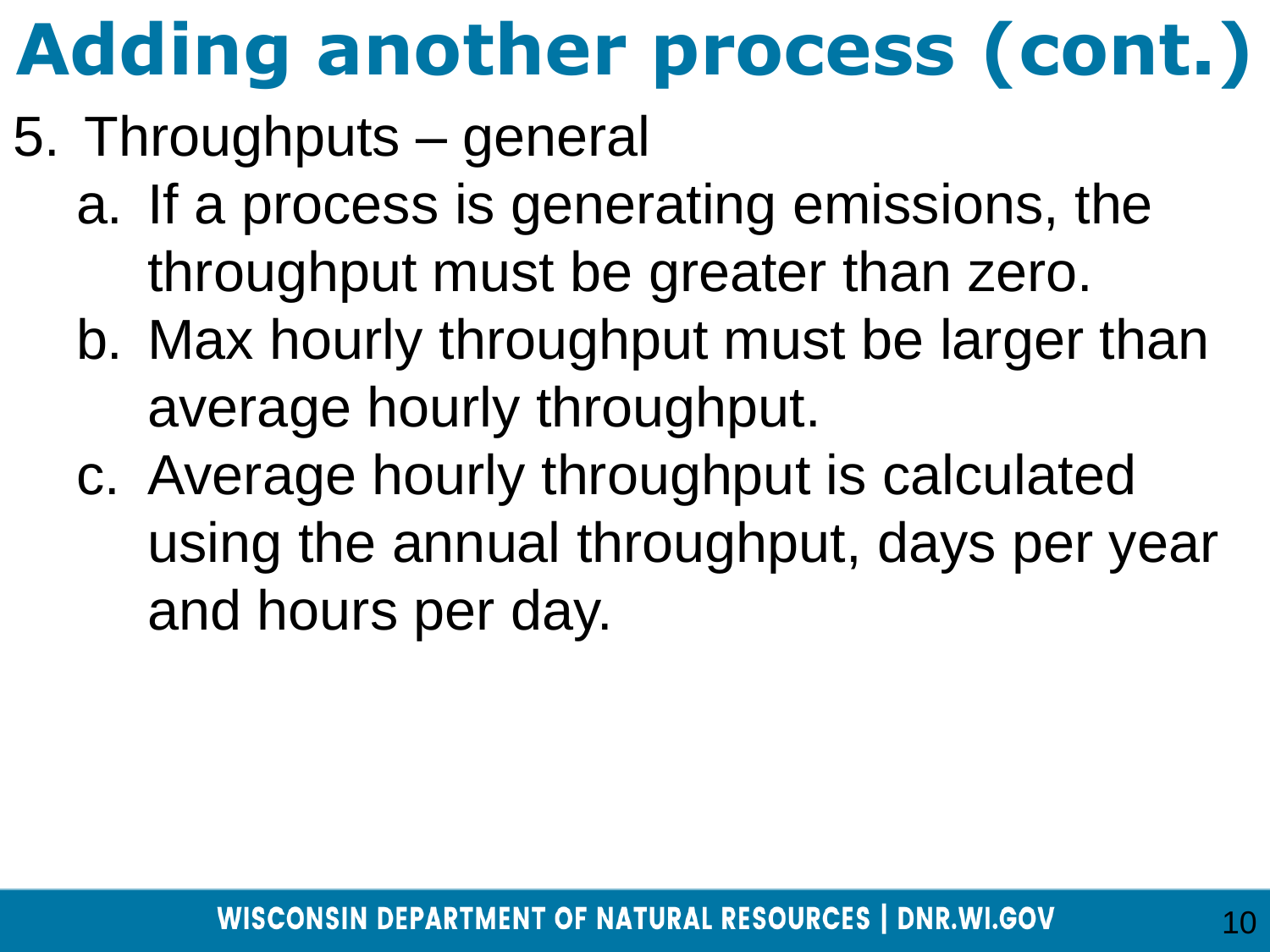- <span id="page-10-0"></span>6. On the Process Details Page on the Throughput tab, to add throughput info:
	- a. Enter Annual Use (= annual throughput (tp)) and select units.
	- b. Enter Max Hourly Use  $(=\max$  hourly tp).
	- c. If needed, enter Avg Sulfur and/or Avg Ash contents.
	- d. If the sulfur and/or ash content are used to calculate an emission factor, check the appropriate Use? boxes.
	- e. Click *Save*.

|    |       | <b>In/Out Streams</b><br>Throughput<br><b>EmisFactor</b>                                                                                                  | Reported             | <b>Paths</b>         |                                        |              |
|----|-------|-----------------------------------------------------------------------------------------------------------------------------------------------------------|----------------------|----------------------|----------------------------------------|--------------|
|    |       | If a process is generating emissions, the throughput must be greater than zero excluding breathing processes.<br>Do not use commas when entering numbers. |                      |                      |                                        |              |
|    | # $a$ | <b>Current Year</b><br>Annual Use: 5                                                                                                                      | <b>MMCF</b>          | $\checkmark$         | <b>Previous Year 2019</b><br>Material: | $\checkmark$ |
| #b |       | Max Hourly Use: 50<br>Avg Hourly Use: 0                                                                                                                   | E3 FT3/H<br>E3 FT3/H |                      | SCC:<br>Annual Use:                    |              |
|    | #c    | Avg Sulfur: 1.5<br>Avg Ash:                                                                                                                               |                      | $\Box$ Use?<br>□Use? | Max Use:<br>Avg:<br>Avg Sulfur:        |              |
|    |       | #d<br><b>Cancel</b><br><b>Save</b>                                                                                                                        |                      |                      | Avg Ash:<br>Comment:                   |              |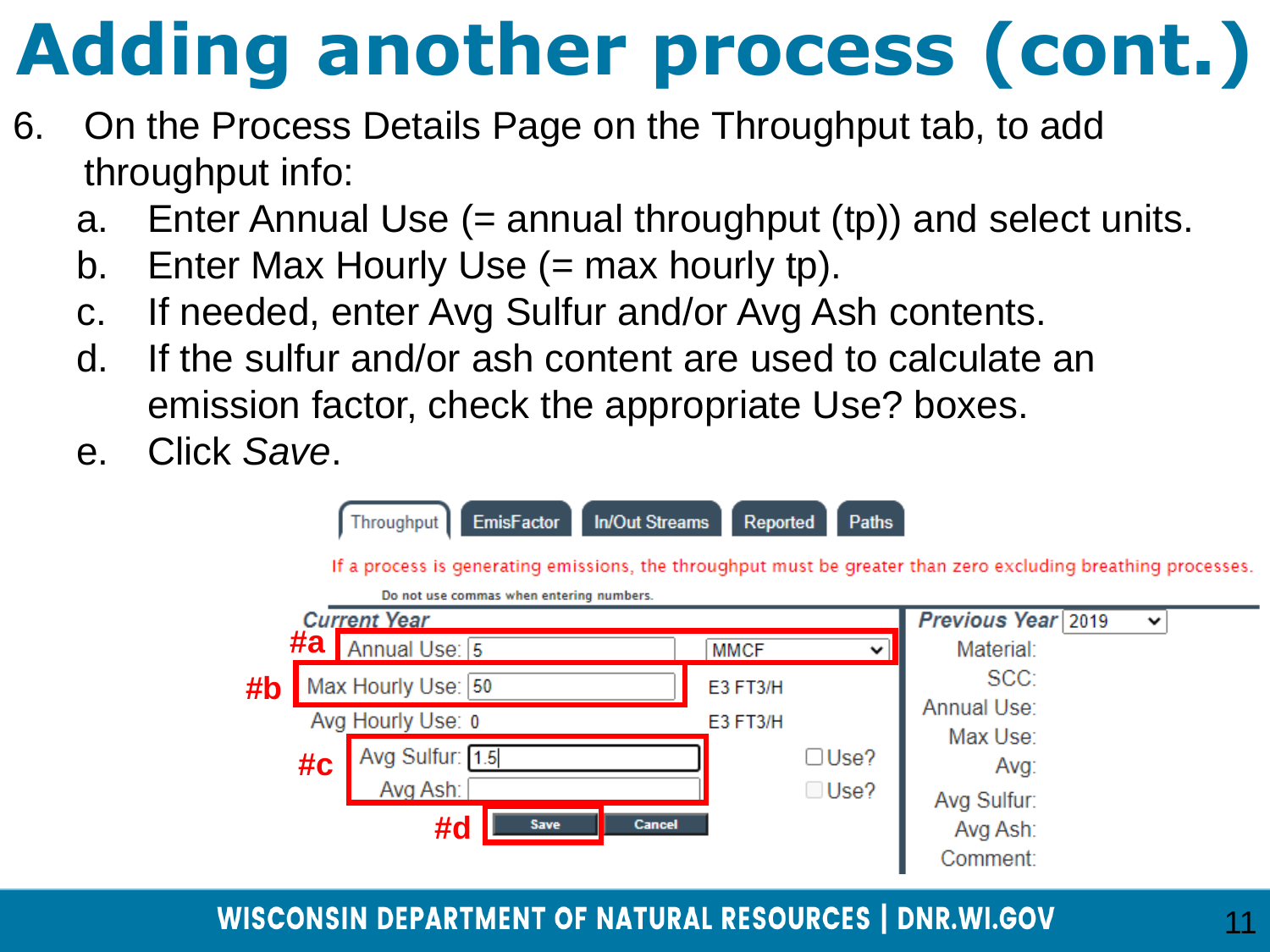- <span id="page-11-0"></span>7. Emission factors (efs) – general
	- a. Pollutants with generic emission factors appear in red even if the generic emission factor is not being displayed.
	- b. When editing an emission factor, a comment is needed in order to save the edits.
	- c. Multiple emission factors can be edited before saving.
	- d. An emission factor can only be deleted if a generic value does not exist.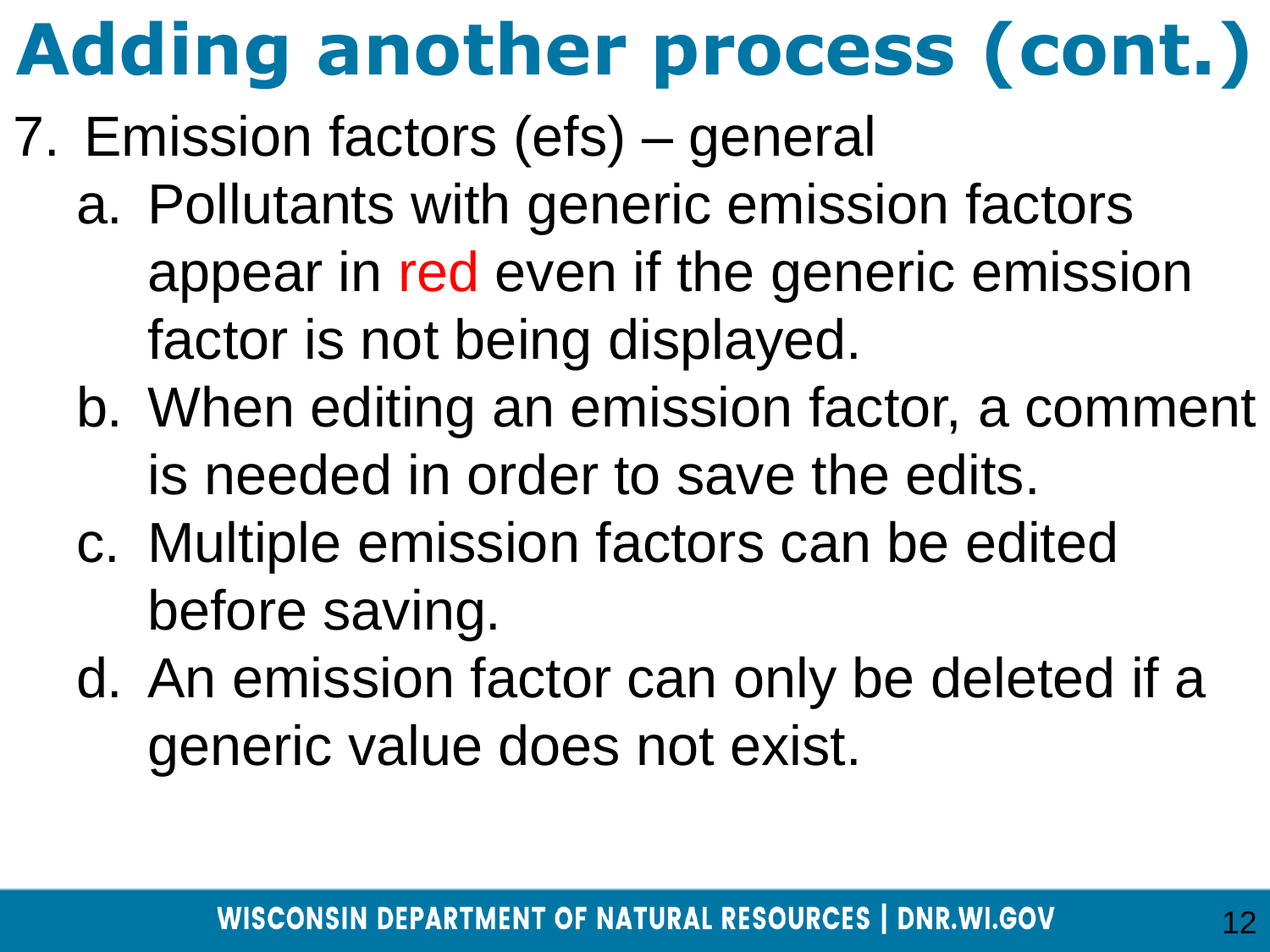- 8. On the Process Details Page on the EmisFactor tab:
	- a. Emission factors can be added.
	- b. Emission factors can be edited.
	- c. Emission factors can be deleted.

|        | <b>In/Out Streams</b><br>EmisFactor<br>Reported<br><b>Paths</b><br><b>Throughput</b><br>Do not use commas when entering numbers. |        |              |                                   |                       |   |                            |         |  |  |
|--------|----------------------------------------------------------------------------------------------------------------------------------|--------|--------------|-----------------------------------|-----------------------|---|----------------------------|---------|--|--|
|        | <b>Current Year:</b><br>* No Commas, please! *                                                                                   |        |              |                                   |                       |   |                            |         |  |  |
|        | <b>Select Pollutant</b>                                                                                                          | Factor | <b>EUnit</b> | <b>TPUnit</b>                     | <b>Throughput</b>     |   | <b>Type Origin</b>         | Comment |  |  |
|        | 1, 3, 5<br><b>TRIGIY</b>                                                                                                         | 5      | LB,          | $\checkmark$<br>$\blacksquare$ of |                       |   | <b>DNR</b><br>$\checkmark$ |         |  |  |
| $\Box$ | PM10                                                                                                                             | 17100  | LB/          | ACRE-YR<br>$\checkmark$           | of PRODUCT - MINERALS | G | <b>EPA</b><br>$\checkmark$ |         |  |  |
|        | PM10-FIL                                                                                                                         | 17100  | LB/          | ACRE-YR<br>$\checkmark$           | of PRODUCT - MINERALS | G | <b>EPA</b><br>$\checkmark$ |         |  |  |



~ Use checkboxes to choose a record for deleting or reverting.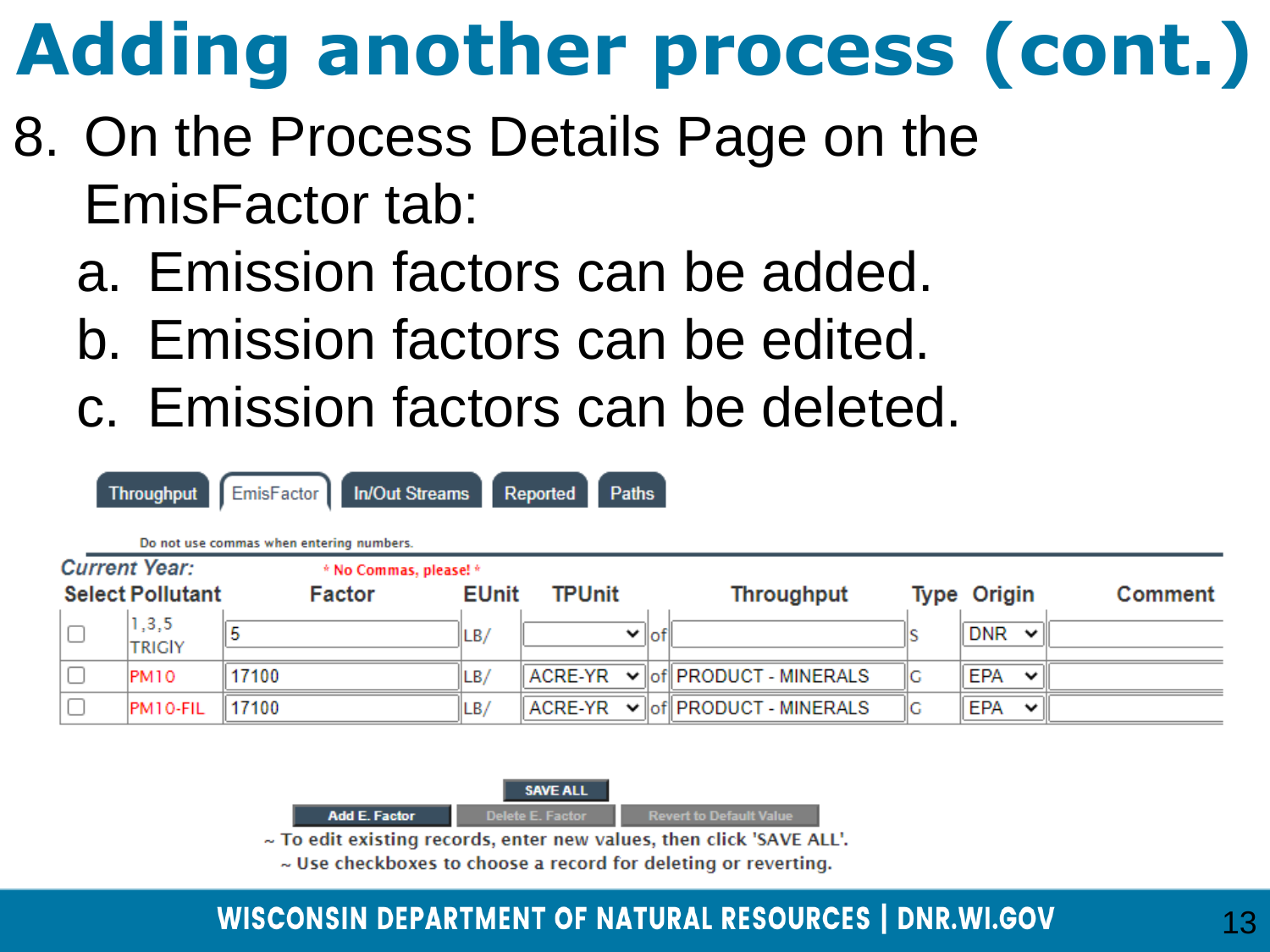- <span id="page-13-0"></span>8. a. To add an emission factor (ef):
	- i. Click *Add E. Factor* which will create another ef row.

|               | <b>Current Year:</b> | * No Commas, please! *                                                                                                                   |                  |                                |   |                         |   |                            |                |
|---------------|----------------------|------------------------------------------------------------------------------------------------------------------------------------------|------------------|--------------------------------|---|-------------------------|---|----------------------------|----------------|
| <b>Select</b> | <b>Pollutant</b>     | Factor                                                                                                                                   | <b>EUnit</b>     | <b>TPUnit</b>                  |   | <b>Throughput</b>       |   | <b>Type Origin</b>         | <b>Comment</b> |
|               | <b>NOX</b>           | 140                                                                                                                                      | LB/              | <b>MMCF</b>                    |   | ▼ of Natural Gas        | G | <b>EPA</b><br>$\checkmark$ |                |
|               | <b>ROG</b>           | 2.8                                                                                                                                      | LB/              | <b>MMCF</b>                    |   | ∨ <i>of</i> Natural Gas | C | <b>EPA</b><br>$\checkmark$ |                |
|               | SO <sub>2</sub>      | 0.6                                                                                                                                      | LB/              | <b>MMCF</b>                    |   | ▼ of Natural Gas        | C | <b>EPA</b><br>$\checkmark$ |                |
|               | $1,3,5$ TRIGIY       | v                                                                                                                                        |                  |                                | v | Natural Gas             |   | $DNR \times$               |                |
| [Finish Add]  |                      |                                                                                                                                          |                  |                                |   |                         |   |                            |                |
| [Cancel Add]  |                      | #i                                                                                                                                       |                  |                                |   |                         |   |                            |                |
|               |                      |                                                                                                                                          | <b>SAVE ALL</b>  |                                |   |                         |   |                            |                |
|               |                      | Add E. Factor                                                                                                                            | Delete E. Factor | <b>Revert to Default Value</b> |   |                         |   |                            |                |
|               |                      | ~ To edit existing records, enter new values, then click 'SAVE ALL'.<br>The chool because to choose a research for deletion or recording |                  |                                |   |                         |   |                            |                |

 $\sim$  0se checkboxes to choose a record for deleting or reverting.

Prev. Year:  $2019 \times$ 

**NO EMISSION FACTORS FOUND**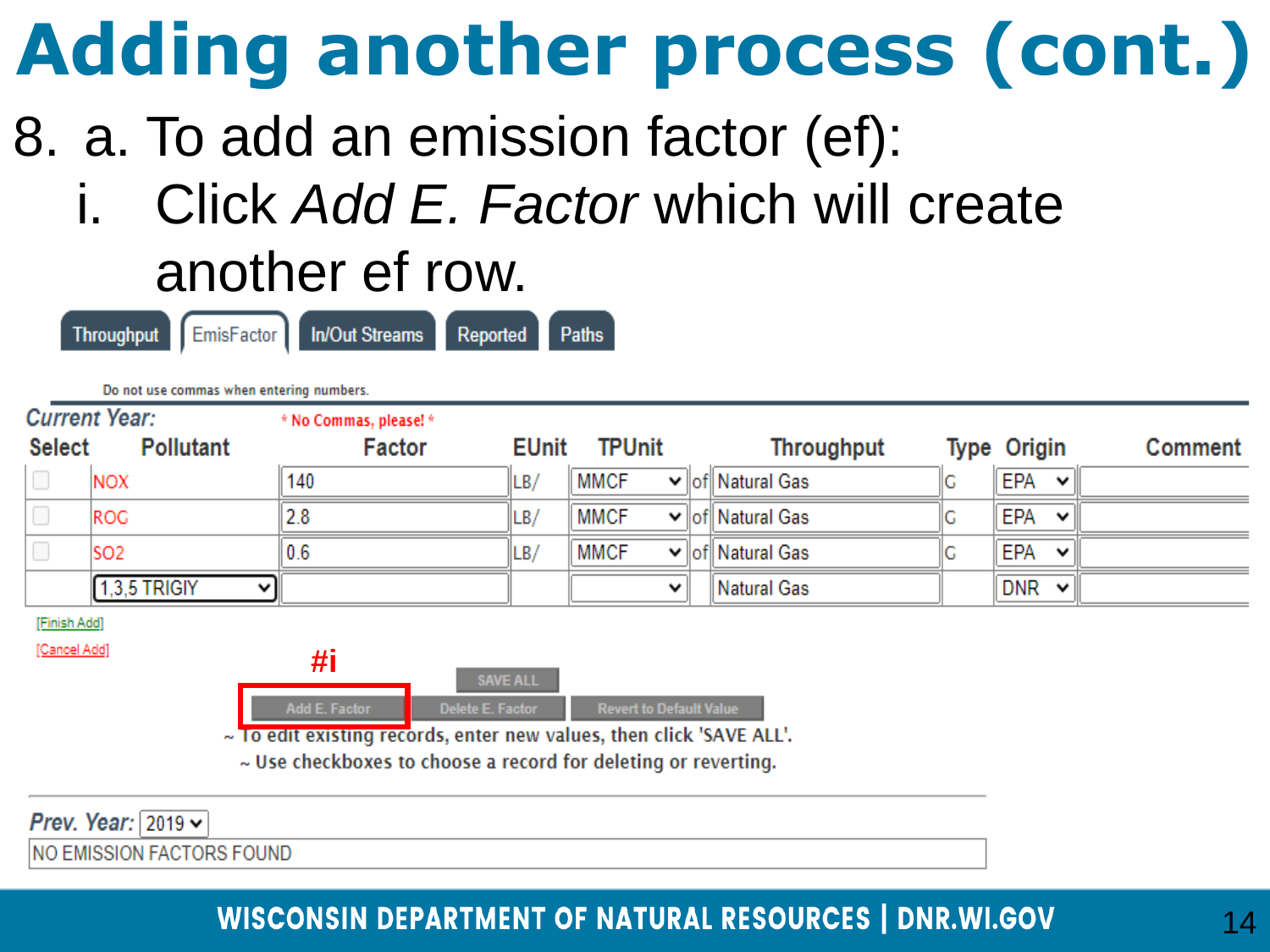- 8. a. To add an ef (cont.):
	- ii. Select a pollutant from the dropdown list.
	- iii. Enter a Factor value.
	- iv. Select a TPUnit and an ef Origin.
	- v. Enter a Comment.
	- vi. Click *[Finish Add].*

|                              | EmisFactor<br><b>Throughput</b><br>Do not use commas when entering numbers. | <b>In/Out Streams</b>            | Reported     | <b>Paths</b>                |                    |   |                              |                                        |
|------------------------------|-----------------------------------------------------------------------------|----------------------------------|--------------|-----------------------------|--------------------|---|------------------------------|----------------------------------------|
| <b>Select</b>                | <b>Current Year:</b><br><b>Pollutant</b>                                    | * No Commas, please! *<br>Factor | <b>EUnit</b> | <b>TPUnit</b>               | <b>Throughput</b>  |   | <b>Type Origin</b>           | Comment                                |
| $\Box$                       | <b>NOX</b>                                                                  | 140                              | LB/          | <b>MMCF</b>                 | ▼ of Natural Gas   | G | <b>EPA</b><br>$\checkmark$   |                                        |
| $\Box$                       | <b>ROG</b>                                                                  | 2.8                              | LB/          | <b>MMCF</b>                 | V lofl Natural Gas | G | <b>EPA</b><br>$\checkmark$   |                                        |
|                              | SO <sub>2</sub>                                                             | 0.6                              | LB/          | <b>MMCF</b>                 | V lof Natural Gas  | G | <b>EPA</b><br>$\checkmark$   |                                        |
| #vi                          | $\overline{\text{co}}$<br>◡                                                 | 100                              |              | <b>MMCF</b><br>$\checkmark$ | <b>Natural Gas</b> |   | $\overline{\phantom{a}}$ STK | $\triangleright$ Based on 5/22/20 stac |
| [Finish Add]<br>[Cancel Add] | #ii                                                                         | #iii                             |              | #iv                         |                    |   | #iv                          | #v                                     |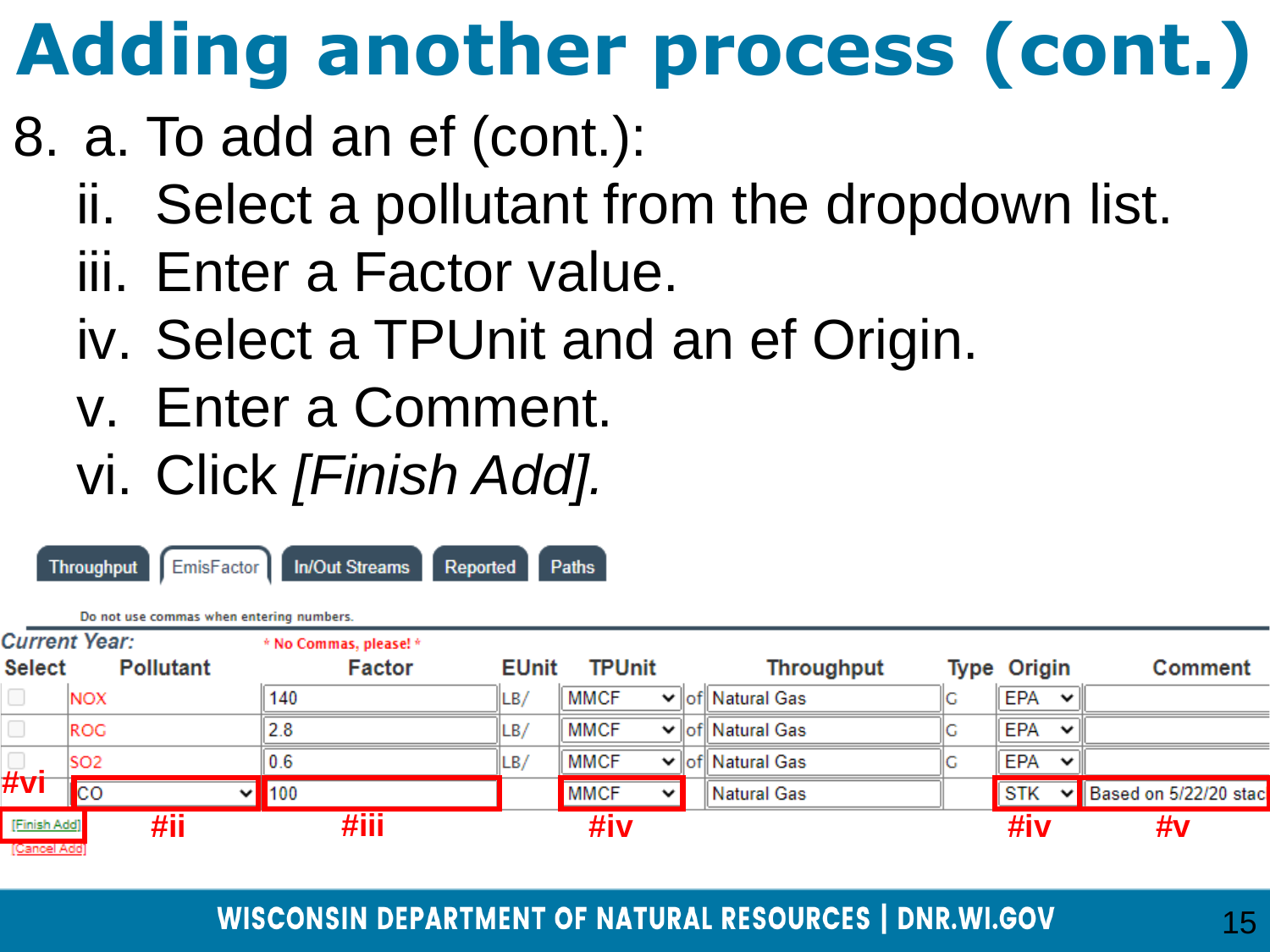#### <span id="page-15-0"></span>8. b. To edit an ef:

- i. Enter a new Factor value.
- ii. Select an ef Origin.
- iii. Enter a Comment.
- iv. Click *SAVE ALL*.

| EmisFactor<br>Reported<br><b>In/Out Streams</b><br><b>Paths</b><br><b>Throughput</b><br>Do not use commas when entering numbers. |        |              |               |  |                                 |     |                    |              |                            |
|----------------------------------------------------------------------------------------------------------------------------------|--------|--------------|---------------|--|---------------------------------|-----|--------------------|--------------|----------------------------|
| <b>Current Year:</b><br>* No Commas, please! *                                                                                   |        |              |               |  |                                 |     |                    |              |                            |
| <b>Select Pollutant</b>                                                                                                          | Factor | <b>EUnit</b> | <b>TPUnit</b> |  | <b>Throughput</b>               |     | <b>Type Origin</b> |              | <b>Comment</b>             |
| <b>CO</b>                                                                                                                        | 100    | LB/          | <b>MMCF</b>   |  | $\vee$ of Natural Gas           |     | <b>STK</b>         |              | $\vee$ 5/20/20 stack test  |
| <b>NOX</b>                                                                                                                       | 140    | LB/          | <b>MMCF</b>   |  | $\vee$ $\ $ of $\ $ Natural Gas | G   | <b>EPA</b>         | $\checkmark$ |                            |
| #i<br>ROG                                                                                                                        | כי     | LB/          | <b>MMCF</b>   |  | $\vee$ $\ $ of $\ $ Natural Gas | #ii |                    |              | OTHR V supplier fuel specs |
| SO <sub>2</sub>                                                                                                                  | 0.6    | LB/          | <b>MMCF</b>   |  | $\vee$ of Natural Gas           | G   | <b>EPA</b>         | $\checkmark$ | #iii                       |

**#ivSAVE ALL Add E. Factor** 

**Revert to Default Value**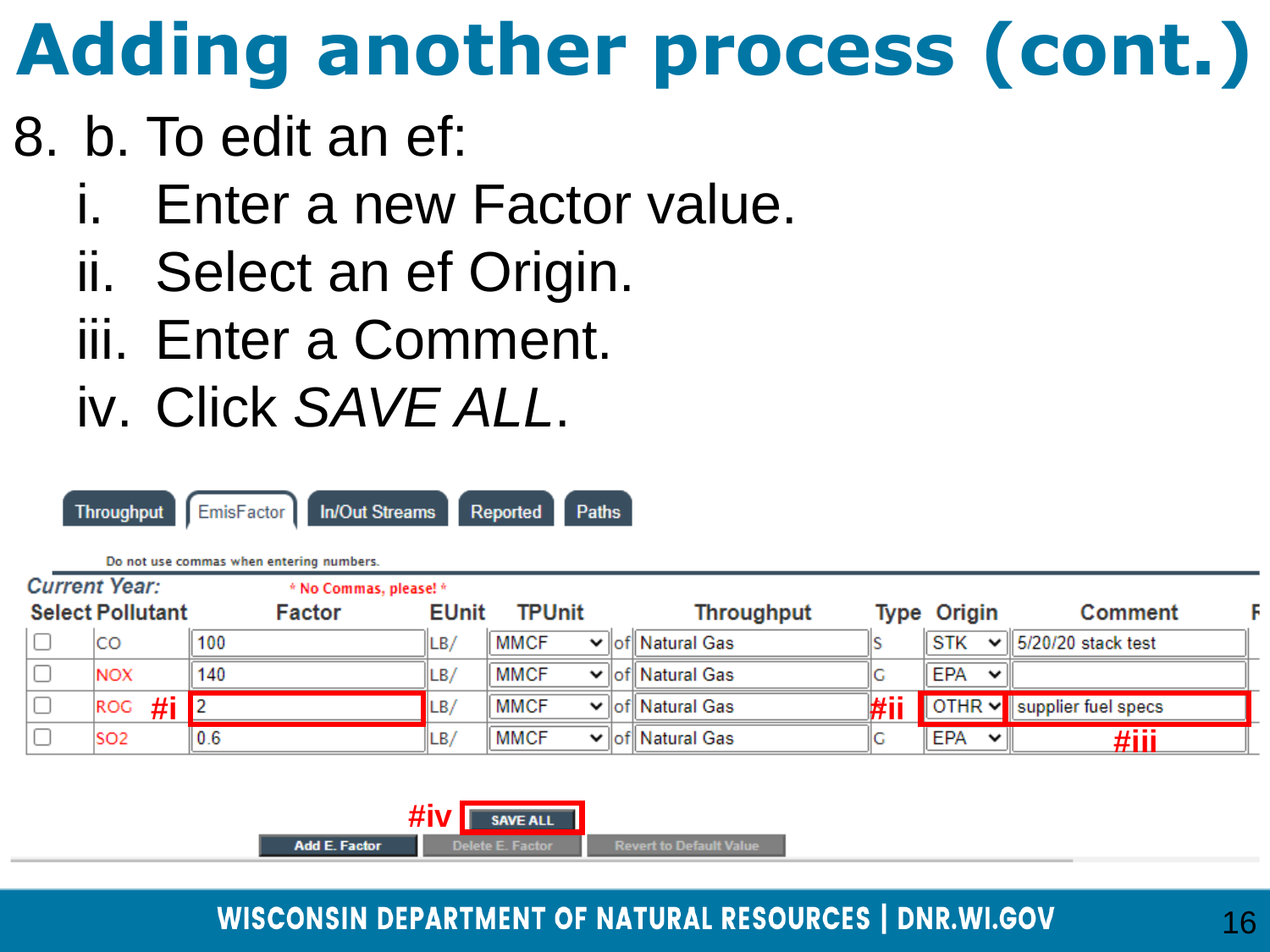- 8. b. To edit an ef (cont.):
	- v. To change an ef back to its generic value:
		- Click the checkbox next to the ef to be changed.
		- Click the Revert to *Default Value*.

|   | EmisFactor<br><b>In/Out Streams</b><br>Reported<br><b>Paths</b><br><b>Throughput</b><br>Do not use commas when entering numbers.                                           |                 |     |     |                      |  |                  |    |            |              |                   |
|---|----------------------------------------------------------------------------------------------------------------------------------------------------------------------------|-----------------|-----|-----|----------------------|--|------------------|----|------------|--------------|-------------------|
|   | <b>Current Year:</b><br>* No Commas, please! *<br><b>Select Pollutant</b><br><b>TPUnit</b><br><b>Throughput</b><br><b>EUnit</b><br><b>Type Origin</b><br>Comment<br>Factor |                 |     |     |                      |  |                  |    |            |              |                   |
|   |                                                                                                                                                                            | <b>NOX</b>      | 140 | LB/ | <b>MMCF</b>          |  | Vof Natural Gas  | IG | <b>EPA</b> | ∼∥           |                   |
| ø |                                                                                                                                                                            | <b>ROG</b>      | 2   | LB/ | <b>MMCF</b>          |  | V of Natural Gas |    | <b>STK</b> | び⊪           | 5/2/20 stack test |
|   |                                                                                                                                                                            | SO <sub>2</sub> | 0.6 | LB/ | MMCF<br>$\checkmark$ |  | ∥of∥Natural Gas  | IG | EPA        | $\checkmark$ |                   |

|               | <b>SAVE ALL</b>  |                                                                                     |
|---------------|------------------|-------------------------------------------------------------------------------------|
| Add E. Factor | Delete E. Factor | <b>Revert to Default Value</b>                                                      |
|               |                  | the collectively concerned to accommodate and control and controlled the same start |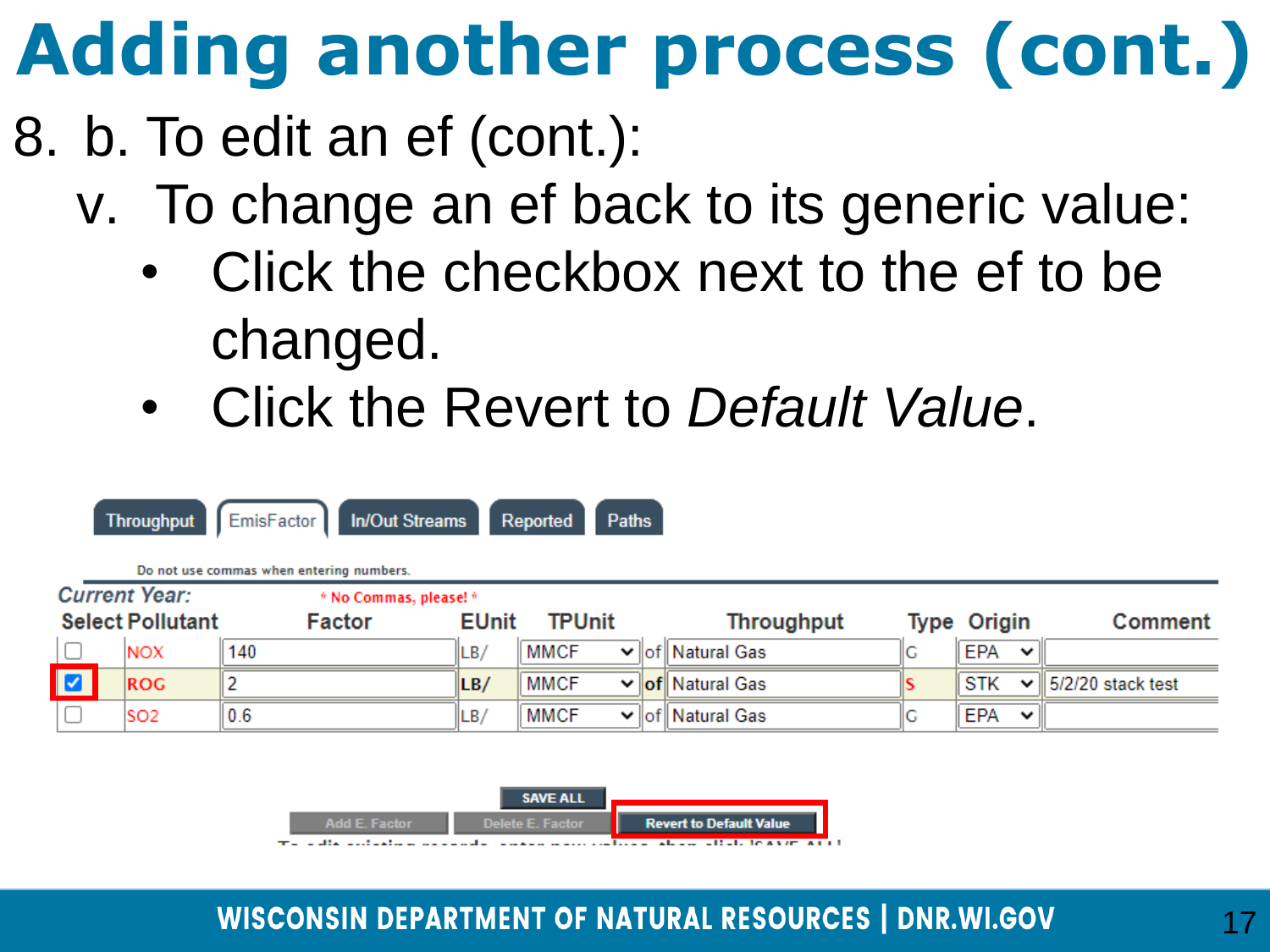- <span id="page-17-0"></span>8. c. To delete an ef:
	- Click the checkbox for the source-specific ef to be deleted.
	- ii. Click *Delete E. Factor*.

|    |  | EmisFactor<br><b>In/Out Streams</b><br>Reported<br><b>Paths</b><br><b>Throughput</b><br>Do not use commas when entering numbers. |        |                        |                               |  |                                 |    |                            |                     |
|----|--|----------------------------------------------------------------------------------------------------------------------------------|--------|------------------------|-------------------------------|--|---------------------------------|----|----------------------------|---------------------|
|    |  | <b>Current Year:</b>                                                                                                             |        | * No Commas, please! * |                               |  |                                 |    |                            |                     |
|    |  | <b>Select Pollutant</b>                                                                                                          | Factor |                        | <b>TPUnit</b><br><b>EUnit</b> |  | <b>Throughput</b>               |    | Type Origin                | <b>Comment</b>      |
| #i |  | <b>CO</b>                                                                                                                        | 100    | LB/                    | <b>MMCF</b>                   |  | ∨ of Natural Gas                |    | <b>STK</b><br>$\checkmark$ | 5/20/20 stack test  |
|    |  | <b>NOX</b>                                                                                                                       | 140    | LB/                    | <b>MMCF</b>                   |  | $\vee$ of Natural Gas           | G  | <b>EPA</b><br>$\checkmark$ |                     |
|    |  | <b>ROG</b>                                                                                                                       |        | LB/                    | <b>MMCF</b>                   |  | $\vee$ $\ $ of $\ $ Natural Gas |    | OTHR $\vee$                | supplier fuel specs |
|    |  | SO <sub>2</sub>                                                                                                                  | 0.6    | LB/                    | <b>MMCF</b>                   |  | $\vee$ of Natural Gas           | IG | EPA<br>$\checkmark$        |                     |

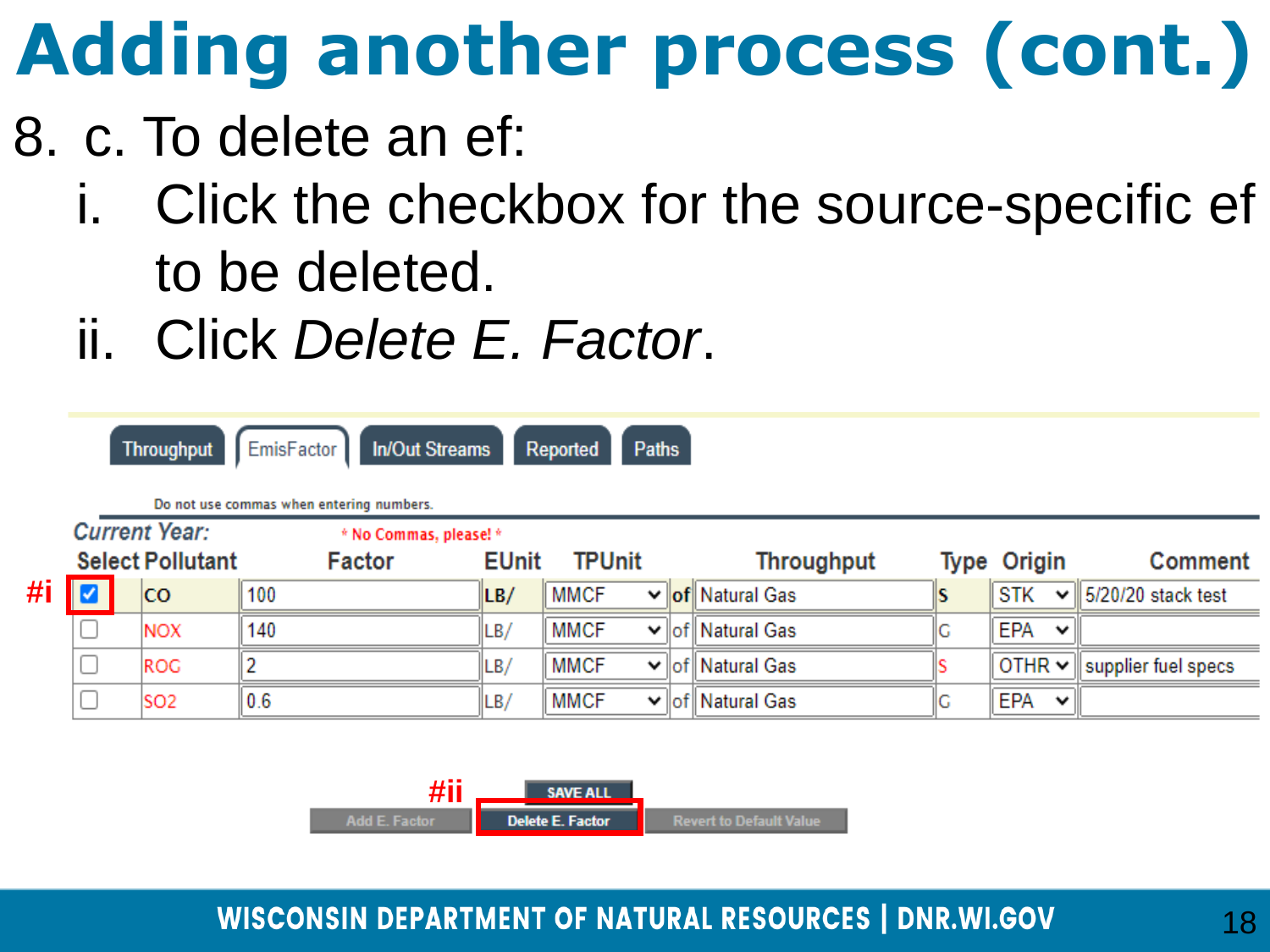- 8. c. To delete an ef (cont.):
	- iii. Since an ef with a generic value cannot be deleted, revise the ef value to zero. Be sure to include a comment or the change will not be saved.

| EmisFactor<br><b>In/Out Streams</b><br>Reported<br><b>Paths</b><br><b>Throughput</b> |                      |                                                                    |                               |             |  |                                 |    |                                         |                         |
|--------------------------------------------------------------------------------------|----------------------|--------------------------------------------------------------------|-------------------------------|-------------|--|---------------------------------|----|-----------------------------------------|-------------------------|
|                                                                                      | <b>Current Year:</b> | Do not use commas when entering numbers.<br>* No Commas, please! * |                               |             |  |                                 |    |                                         |                         |
| <b>Select Pollutant</b><br>Factor                                                    |                      |                                                                    | <b>EUnit</b><br><b>TPUnit</b> |             |  | <b>Throughput</b>               |    | <b>Type Origin</b>                      | <b>Comment</b>          |
| ∨                                                                                    | <b>NOX</b>           | 10                                                                 | ∥LB/                          | <b>MMCF</b> |  | v of Natural Gas                | G  |                                         | OTHR v No NOx emissions |
|                                                                                      | <b>ROG</b>           |                                                                    | LB/                           | <b>MMCF</b> |  | $\vee$ $\ $ of $\ $ Natural Gas |    | <b>STK</b><br>$\mathbf{v}$ $\mathbf{r}$ | 5/2/20 stack test       |
|                                                                                      | SO <sub>2</sub>      | 0.6                                                                | LB/                           | <b>MMCF</b> |  | $\vee$    of    Natural Gas     | ΙG | EPA<br>$\checkmark$                     |                         |

| Add E. Factor     | Delete E. Factor | <b>Revert to Default Value</b>                |
|-------------------|------------------|-----------------------------------------------|
| .<br>$\mathbf{r}$ |                  | <b>All Allin Address Address</b><br>$\sim$ 1. |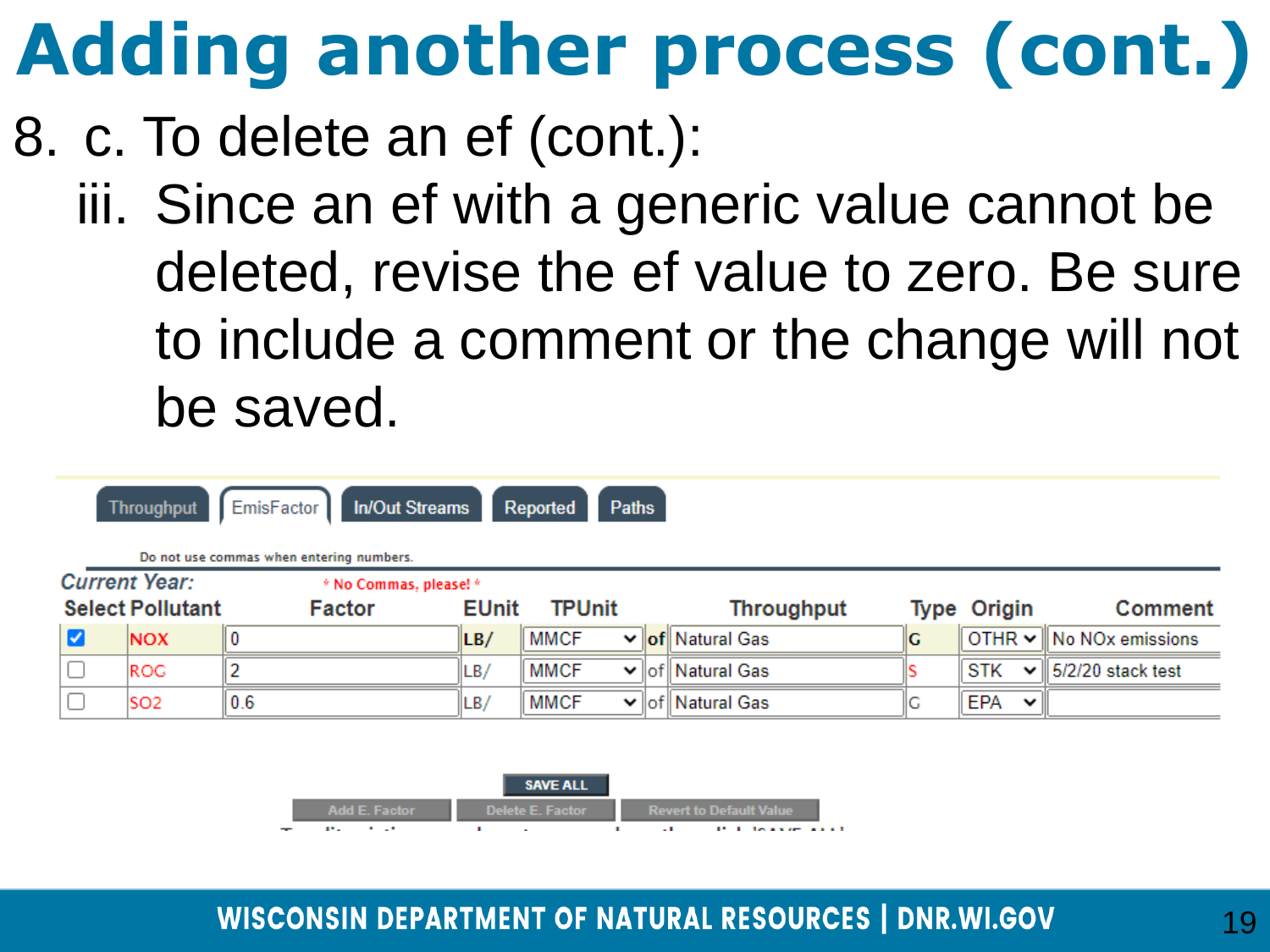- <span id="page-19-0"></span>9. Streams - general
	- a. Streams can only be created as outgoing.
	- b. An emissions-generating process cannot have any incoming streams.
	- c. A discharging process can only have incoming streams.
	- d. Only a controlling process can have both incoming and outgoing streams.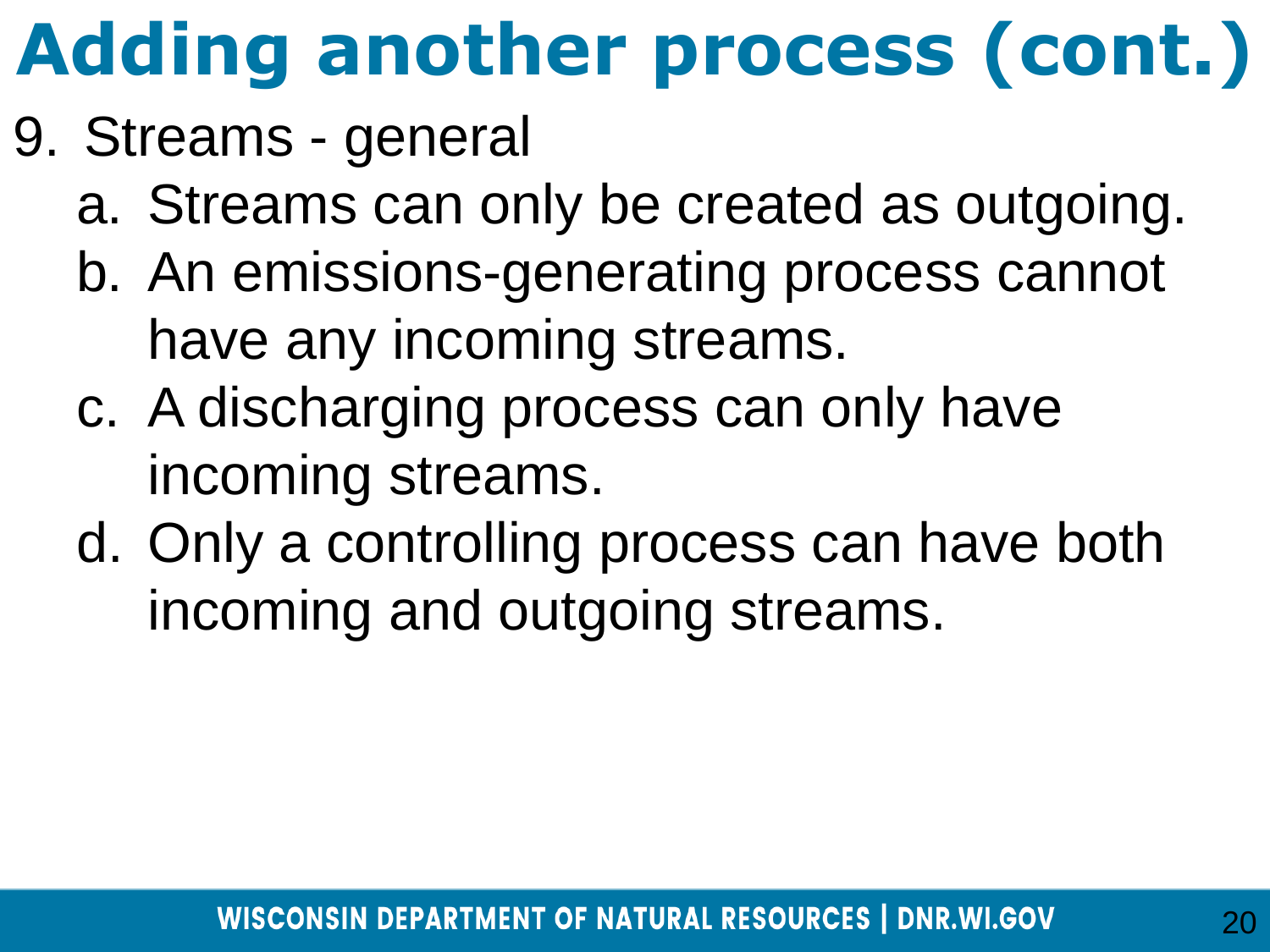- <span id="page-20-0"></span>10.On the Process Details Page on the In/Out Streams tab, to add a stream:
	- a. Click the *Add Stream*.
	- b. Enter/select Device, Process and Partition.
	- c. If needed, add a Comment.
	- d. Click *Add It*.

|    | <b>EmisFactor</b><br>In/Out Streams<br>Reported<br><b>Throughput</b><br><b>Paths</b><br>Do not use commas when entering numbers.<br>Outgoing Streams Data #b                                                                                                                                         |  |                                                                  |  |         |  |  |  |
|----|------------------------------------------------------------------------------------------------------------------------------------------------------------------------------------------------------------------------------------------------------------------------------------------------------|--|------------------------------------------------------------------|--|---------|--|--|--|
| #d | <b>Device</b><br><b>Select</b><br>S <sub>09</sub><br>Add Cancel<br>$\checkmark$<br><b>Add It</b><br>Cancel                                                                                                                                                                                           |  | <b>Partition</b><br><b>Process</b><br>01<br> 100<br>$\checkmark$ |  | Comment |  |  |  |
|    | <sup>88</sup> Please do not choose 'No Devices' from the device list **<br>Fugitive streams are not to be entered. If total stream partitions do not add up to 100%, the difference will be considered fugitive.<br><b>Delete</b><br><b>Add Stream</b><br><b>Edit</b><br><b>Mark Completed</b><br>#8 |  |                                                                  |  |         |  |  |  |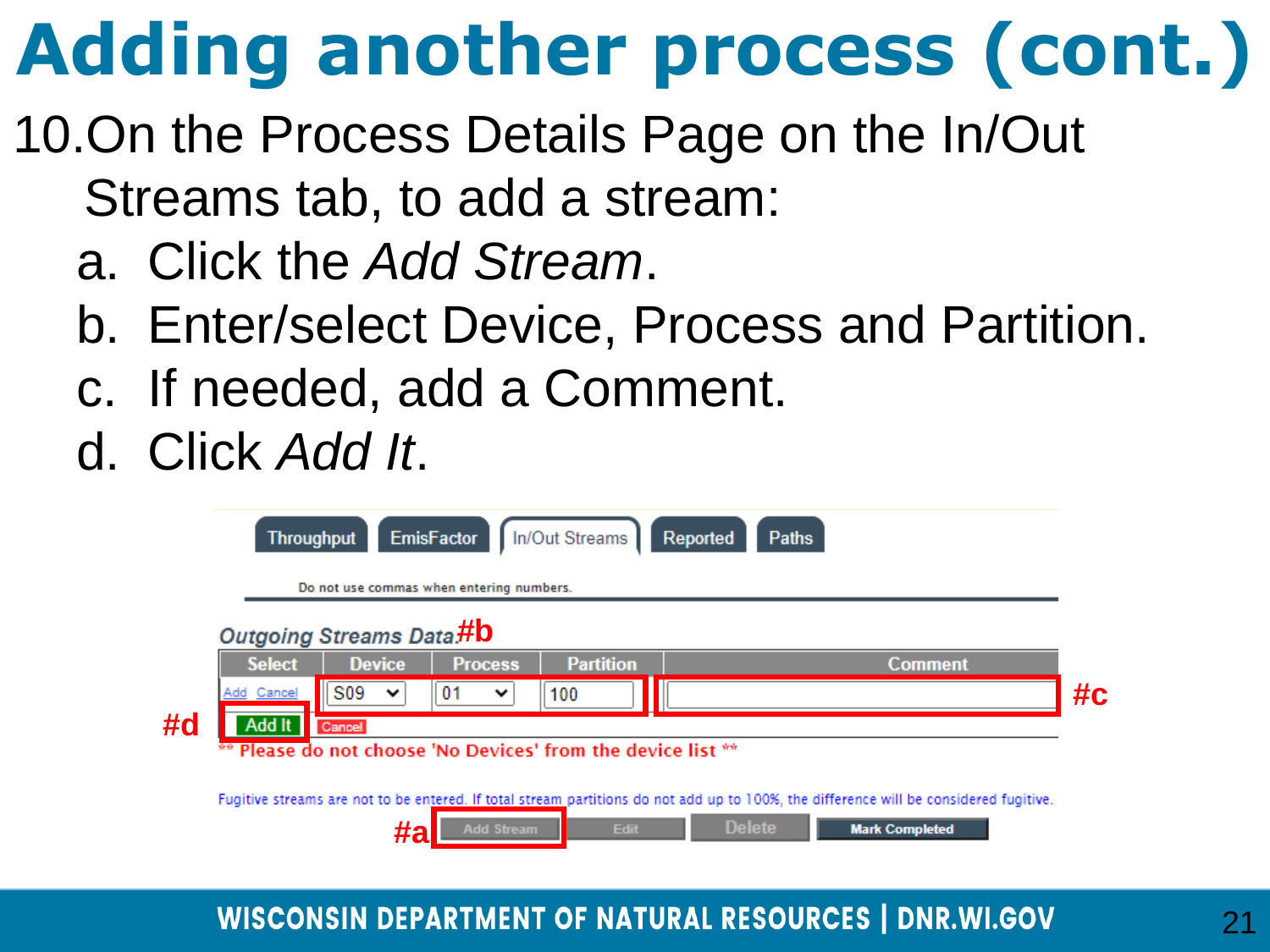- <span id="page-21-0"></span>11.Reported emissions - general
	- a. Instead of using a throughput and an emission factor to calculate emissions, a facility may opt to use reported emissions by providing the emissions generated by a process being released to the environment after controls.
	- b. Even if the reported emissions option is chosen, a non-zero throughput is still required to quantify annual process activity.
	- c. Supporting documentation of reported emissions needs to be available upon request.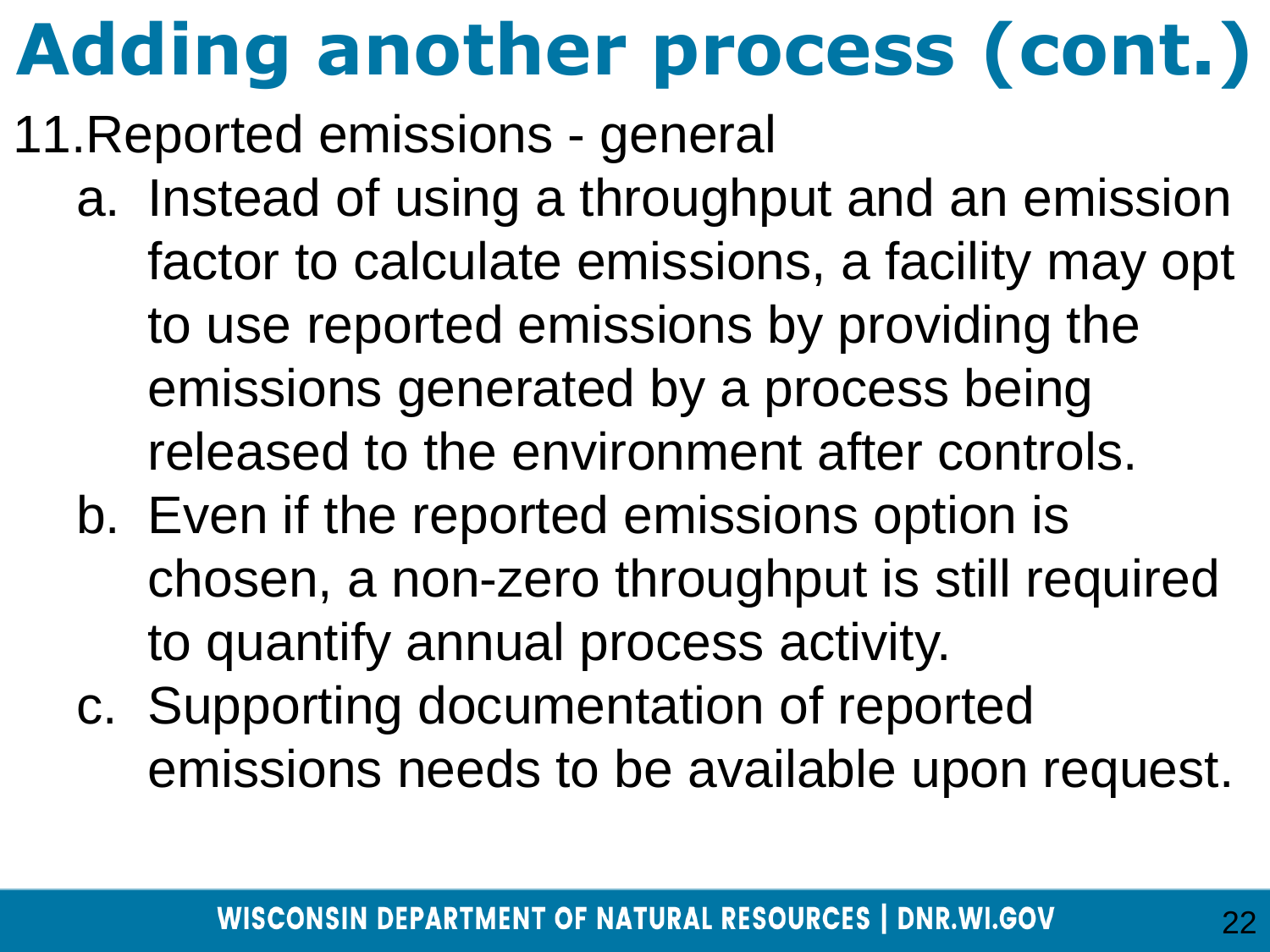- 10.Reported emissions general (cont.)
	- e. A value of "-1" indicates that reported emissions were used for a pollutant in the previous EI.
	- f. EF column indicates whether an emission factor exists for a pollutant.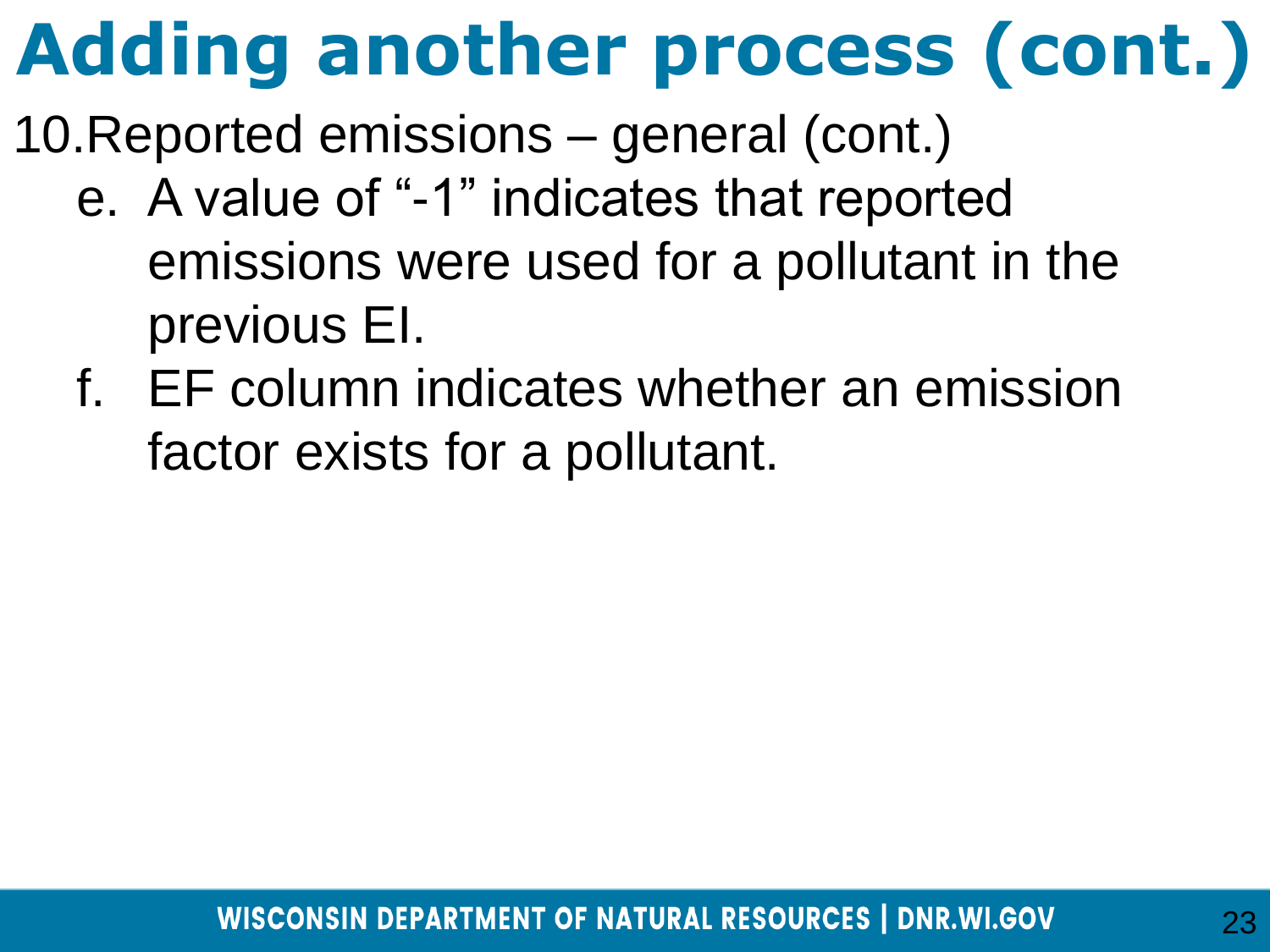- <span id="page-23-0"></span>13.Adding reported emissions on the Reported tab:
	- a. Click *Add Reported Emissions*.
	- b. Enter/select Pollutant, Value, Units, Type and Comment.
	- c. Click *[Finish Add].*

|               | <b>EmisFactor</b><br><b>Throughput</b>                                                                             | <b>In/Out Streams</b>  | Reported | <b>Paths</b>                                |                 | If a process is generating emissions, the throughput must be greater than zero excluding breathing processes. |           |  |  |  |
|---------------|--------------------------------------------------------------------------------------------------------------------|------------------------|----------|---------------------------------------------|-----------------|---------------------------------------------------------------------------------------------------------------|-----------|--|--|--|
|               | Do not use commas when entering numbers.<br><b>Current Year:</b>                                                   | * No Commas, please! * |          |                                             |                 |                                                                                                               |           |  |  |  |
| <b>Select</b> | <b>Pollutant</b>                                                                                                   | <b>Value</b>           |          | <b>Unit</b>                                 | <b>Type</b>     | <b>Comment</b>                                                                                                | <b>EF</b> |  |  |  |
| □             | <b>ADIPIC ACID</b>                                                                                                 |                        |          | LВ                                          | <b>REPORTED</b> |                                                                                                               |           |  |  |  |
|               | 1.3.5 TRIGIY<br>$\checkmark$                                                                                       |                        |          | LВ<br>$\checkmark$                          | MEASURED $\sim$ |                                                                                                               | #b        |  |  |  |
| #c            | [Cancel Add]<br>[Finish Add]<br><b>Add Reported Emission</b><br><b>Delete Reported Emission</b><br><b>SAVE ALL</b> |                        |          |                                             |                 |                                                                                                               |           |  |  |  |
|               |                                                                                                                    | #a                     |          | <b>Mark Reported Emissions as Completed</b> |                 |                                                                                                               |           |  |  |  |